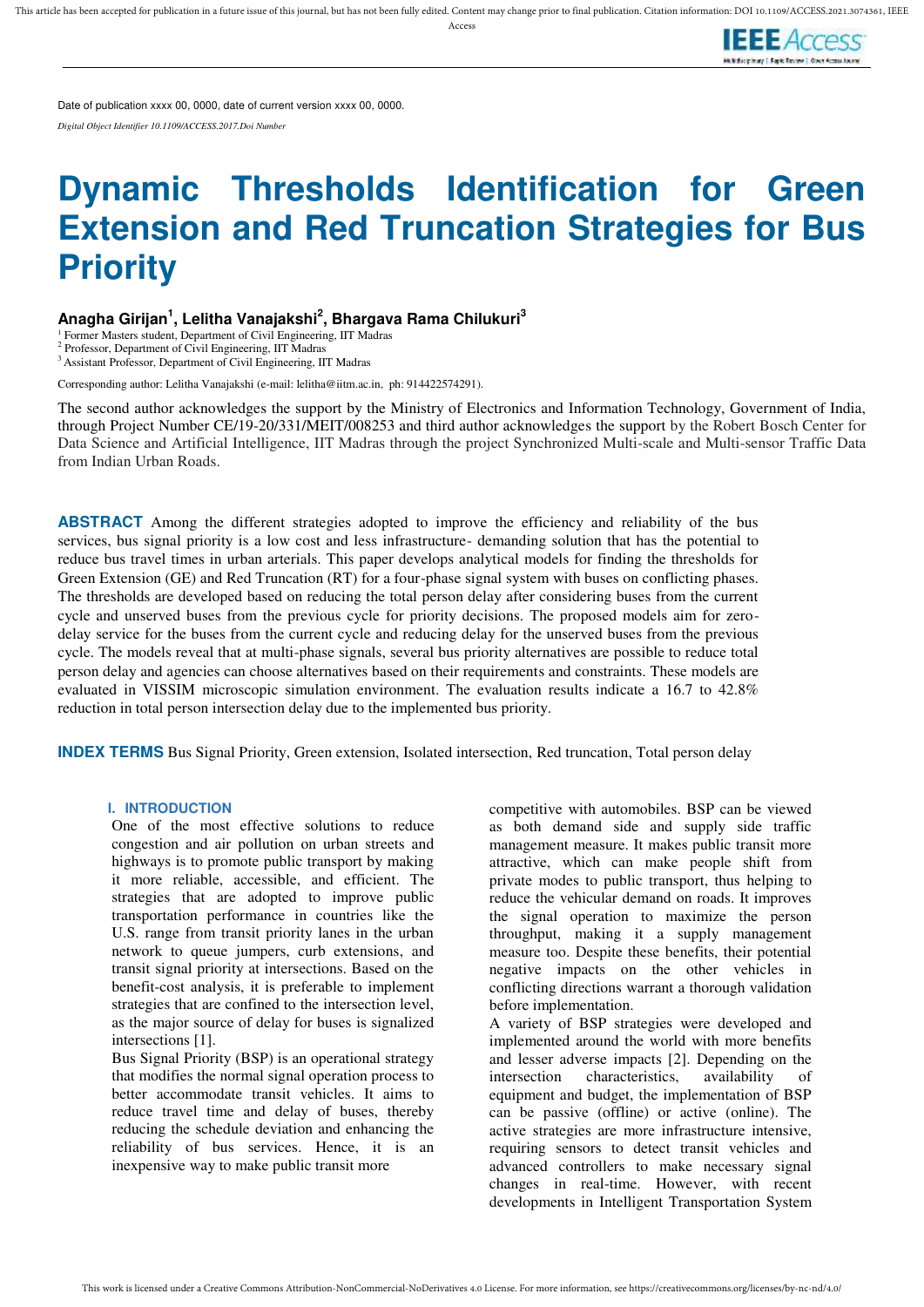This article has been accepted for publication in a future issue of this journal, but has not been fully edited. Content may change prior to final publication. Citation information: DOI 10.1109/ACCESS.2021.3074361, IEEE

Acces:

**I.E.E.** ACCESS A. Girijan et al.: Dynamic Thresholds identification for Green Extension and Red Truncation Strategies for Bus Priority

(ITS) technologies, rule-based active priority strategies such as Red Truncation (RT) and Green Extension (GE) are more commonly adopted in many countries. These conventional strategies consider fixed extension or truncation for a few seconds without quantifying delay, and priority is granted conditionally or unconditionally. The conditional priority can be granted based on the schedule deviation of the bus [3]-[6], occupancy [7], headway [8], etc. However, the benefits of these strategies are limited due to its heuristic nature [9].

The scope of the bus priority studies ranges from isolated intersection, to that at arterial level and with signal co-ordination [10]-[15]]. The effects of transit facilities like exclusive lane [10] [11] [16], near side bus stop [17]-[18], pre-signal strategy [19], BRT [20] [21] were also investigated.

The model-based strategies developed so far can also be called an optimization-based strategy, since they attempt to provide priority based on the optimization of some performance criterion. The real-time characteristics of the intersection and bus are considered as input and the signal timings are optimized with the objective of bus priority. A variety of mathematical models and their solution methods have been proposed for real-time adaptive bus signal priority. For example, a dynamic signal timing optimization model by considering both arrival and departure flows as functions of time was developed in [10]. The bus arrival was represented by giving a weight factor, which is a function of current traffic demand, queuing conditions of the intersection, and bus lateness. The study [21] extended the conventional priority strategies, GE and RT, with suppression strategies like Green Truncation and Red Extension to reduce delays and avoid queue spillback at median BRT stations. An optimization model for adaptive transit signal priority using a parallel genetic algorithm (PGA) was developed in [23]. The optimization objective function minimized the estimated individual vehicular delay at the intersection, with the bus delays weighted by a factor, which was a function of the passenger occupancy of the bus, the queuing condition of all the intersection movements and the schedule lateness of the bus. Mathematical formulation of the total person delay of auto and transit vehicles using the cumulative arrival departure curve was developed in [24]. The optimization problem was to minimize the total person delay at the intersection, subjected to constraints of minimum, maximum green times and cycle time. A stochastic mixed-integer nonlinear model (SMINP) was proposed in [25] for a realtime TSP control system with the objective to minimize the deviations of the resulting phase split times from the optimal background split times, so as to reduce the negative impacts on conflicting traffic. Han et al.[26] formulated a quadratic

optimization problem to minimize the maximum among the approach control delay at the intersection and the moving, queuing and waiting delay of the bus arriving at the intersection during the design cycle.

A passenger delay based optimization method is used in [27], where the performance of both the buses and private vehicles are considered for the green extension strategy. The proposed model was shown to reduce total person delay near saturation conditions. The length of priority time, degree of saturation and the number of lanes were shown to be the most influencing factors that affect the priority. A summary of various techniques used for solving the optimization of bus priority are listed in Table 1 and various objective functions used are summarised in Table 2.

**Table 1 Summary of popular solution techniques** 

| Solving Technique         | <b>Studies</b>                |  |  |  |  |
|---------------------------|-------------------------------|--|--|--|--|
| Branch and Bound          | Christofa et al. [24]         |  |  |  |  |
| method and Fmincon        |                               |  |  |  |  |
| <b>Function in MATLAB</b> |                               |  |  |  |  |
| Sequential Quadratic      | Han et al. $[26]$             |  |  |  |  |
| Programing Solver in      |                               |  |  |  |  |
| <b>MATLAB</b>             |                               |  |  |  |  |
| Standard Branch and       | Hu et al. $[6]$               |  |  |  |  |
| <b>Bound Routine</b>      |                               |  |  |  |  |
| Dynamic Programming       | $Xu$ and Ye $[18]$            |  |  |  |  |
| Algorithm                 |                               |  |  |  |  |
| Enumeration technique     | Ma et al. $[11]$ , Shu et al. |  |  |  |  |
|                           | [27]                          |  |  |  |  |
| Genetic Algorithm         | Stevanoic et al.[28],         |  |  |  |  |
|                           | Ghanim and Lebdeh[14]         |  |  |  |  |
| Genetic<br>Parallel       | Zhou et al. $[23]$            |  |  |  |  |
| Algorithm                 |                               |  |  |  |  |

**Table 2 Summary of objective functions used**

| <b>Objective Function</b> | Studies                  |  |  |  |  |
|---------------------------|--------------------------|--|--|--|--|
| Vehicle delay             | Liu et al. [22], Zhou et |  |  |  |  |
|                           | al. [23]                 |  |  |  |  |
| Vehicle delay and bus     | Li et al. $[30]$         |  |  |  |  |
| delay                     |                          |  |  |  |  |
| Person delay              | Christofa et al. [24],   |  |  |  |  |
|                           | Thodi et al. [29]        |  |  |  |  |
| Delay deviation<br>by     | Ma et al. $[11]$         |  |  |  |  |
| priorirty                 |                          |  |  |  |  |
| Deviations of resulting   | Zeng et al. $[25]$       |  |  |  |  |
| phase split times         |                          |  |  |  |  |
| Moving, queueing and      | Han el al. $[26]$        |  |  |  |  |
| waiting delay of bus and  |                          |  |  |  |  |
| maximum control delay     |                          |  |  |  |  |
| of traffic                |                          |  |  |  |  |
| In passenger delay and    | Xu and Ye [18]           |  |  |  |  |
| passenger waiting delay   |                          |  |  |  |  |
| at next bus stops         |                          |  |  |  |  |
| Passenger traveling       | Li and Jin $[15]$        |  |  |  |  |
| delay at intersections    |                          |  |  |  |  |
| and bus stops             |                          |  |  |  |  |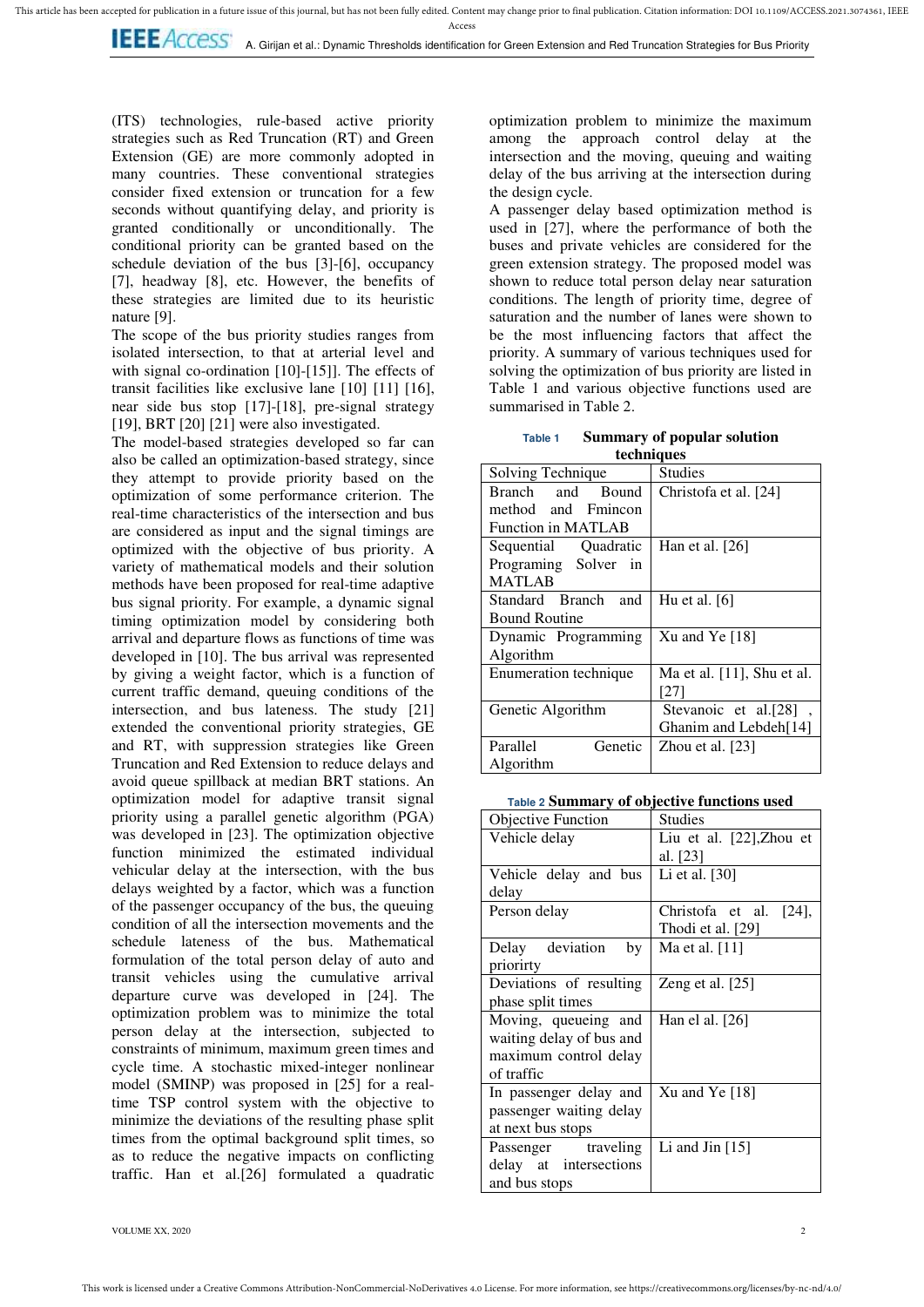**LEE** ACCESS A. Girijan et al.: Dynamic Thresholds identification for Green Extension and Red Truncation Strategies for Bus Priority

| Total travel time of all   Hu et al. [6]<br>passengers, bus delay<br>and person based delay |  |  |  |  |  |
|---------------------------------------------------------------------------------------------|--|--|--|--|--|
| Total passenger delay   Shu et al. [27]                                                     |  |  |  |  |  |
| increment                                                                                   |  |  |  |  |  |

However, using real-time optimisation for priority implementations has disadvantages in terms of computational requirements. This makes analytical models, which are computationally less demanding and more attractive for practical implementation. These models help in better understanding of the variables, their relationships, and their effects on the model output. An analytical approach for bus priority strategies was proposed in [29] and derived optimality conditions for the green extension and red truncation. However, the study proposed computation of GE and RT values, which also falls under the optimal priority calculation in real time. In addition, the analysis was limited to a two-phase signal setting. This study addresses these two limitations by deriving closed-form expressions for GE and RT thresholds for four phase signals that require minimal computational infrastructure.

The extension of the analytical approaches to optimal bus priority for higher number of phases leads to cumbersome equations for practical purposes. Therefore, there is a need to develop bus priority strategies for a multi-phase system in a more manageable form. The optimization-based strategies from the literature only consider the buses that arrive in a cycle to determine the bus priority strategies. These strategies can result in buses not getting the priority and have to wait through the whole red phase in the next cycle. To overcome these gaps in the literature, this paper proposes a methodology to determine dynamic

thresholds for green extension and red truncation for a four-phase signal. The methodology considers buses that arrive in the current cycle as well as the buses that did not get priority in the previous cycle while ensuring total person delay reduction during a cycle. The closed-form expressions for GE and RT thresholds derived in this paper are simpler and support bus priority implementation with minimal computational infrastructure, computational time, and implementation/O&M cost for large scale field implementation of higher phase signals. Using the proposed thresholds we can provide dynamic real time solution for bus signal priority without a need for an optimizer in the field. This makes our study different from the GE/RT optimisations and the priority models reported so far.

The paper is structured as follows. Section 2 presents analytical model development in an undersaturated four-phase scenario. Section 3 explains the implementation process. Section 4 and 5 show the results of the proposed strategies based on simulation.

## **II. DELAY FORMULATION**

The present study considers total person delay of all vehicles that arrive at an intersection in a signal cycle. In the majority of the earlier literature, the delay functions were multiplied by an appropriate weighting factor which will usually be a bus characteristic. The weighing factor considered here is the occupancy of the vehicles. As buses have the highest occupancy, the weighing factor will prioritize buses over other vehicles in the signalized intersection.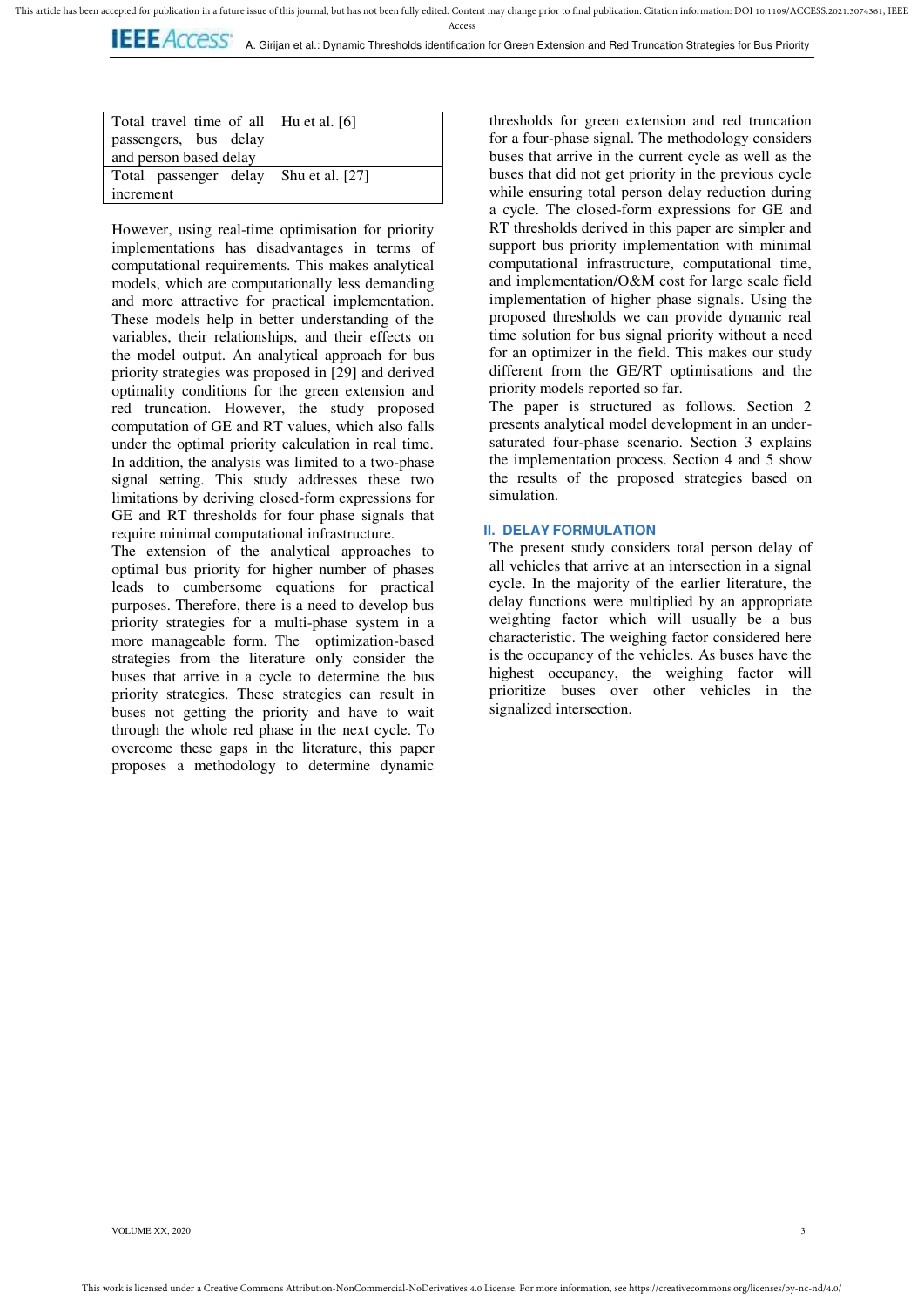



**FIGURE 1. Cumulative arrival and departure curve for the four phase signal system.** 

The assumptions made while formulating the model are given below:

- 1. Under-saturation conditions prevail in all approaches. Hence, the vehicles that arrive during red, will be discharged during the next green of that approach.
- 2. Arrival rates and saturation flow rates are constant within a period (eg. Morning offpeak period) for each approach.
- 3. The bus occupancies are known.
- 4. Cycle length and phase sequences are fixed.
- 5. The ratios of green time of non-priority approaches remain the same even after the execution of the priority strategy.

The notations used in the derivation are given in Table 3. Any additional numerical attached to the given symbol indicates the phase.

**Table 3. Notations used in the formulation** 

| Symbol                | Description                                                                |
|-----------------------|----------------------------------------------------------------------------|
| C                     | Cycle length                                                               |
| g                     | Effective green time                                                       |
| r                     | Effective red time                                                         |
| y                     | Amber time                                                                 |
| $\boldsymbol{q}$      | Uniform arrival rate of vehicles                                           |
| S                     | Uniform departure rate of vehicles<br>(saturation flow)                    |
| tb                    | Bus arrival time in the queue with<br>respect to start of the red interval |
| T                     | Period between the start and end of<br>queue                               |
| $d_{bj}$              | Stopped delay of the bus $j$ in the queue                                  |
| $d_{ai}$              | Aggregate delay for other vehicles<br>during phase $i$                     |
| $\boldsymbol{o}_{bj}$ | Passenger occupancy of bus $j$                                             |
| $\boldsymbol{0}_a$    | Average occupancy of all other<br>vehicles                                 |

| $N_p$              | Number of vehicles in the queue at the<br>beginning of the cycle for approach 'p'                                                                |
|--------------------|--------------------------------------------------------------------------------------------------------------------------------------------------|
| D                  | Total person delay of the intersection                                                                                                           |
| $\bm{D}_q$         | Total person delay of the intersection<br>after green extension                                                                                  |
| $\bm{D}_r$         | Total person delay of the intersection<br>after red truncation                                                                                   |
| $\boldsymbol{x}$   | Proportion at which green time of non-<br>priority phase is deducted/increased<br>due to green extension/red truncation in<br>the priority phase |
| $\boldsymbol{r}^*$ | The red time after priority strategy                                                                                                             |
| $\boldsymbol{g}^*$ | The green time after priority strategy                                                                                                           |
| $g_{min}$          | Minimum green required for under-<br>saturation                                                                                                  |
| e                  | The extended amount of green time or<br>truncated amount of red time                                                                             |

The objective is to develop a bus priority strategy with lesser impact on the conflicting traffic. For this, the function selected is the total person delay at the intersection. The generalized formula for total person delay considered is:

$$
D = O_a \sum_{i=1}^{n} d_a^{i} + \sum_{j=1}^{k} O_b^{j} d_b^{j}, \qquad (1)
$$

where  $n'$  is the number of phases in the cycle and  $k'$  is the total number of buses considered for analysis. The other vehicles' delay function  $(d_a^i)$ and the bus delay function  $(d_b^j)$  should be formulated as a function of signal timing and are discussed below.

## **A. AGGREGATED VEHICLE DELAY ( )**

Consider the cumulative arrival departure curve for a four-phase signal as shown in Figure 1. Note that  $r_{ij}$  indicates the *j*<sup>th</sup> red of the *i*<sup>th</sup> phase. The lost times are not considered and hence  $q$  denotes the effective green time.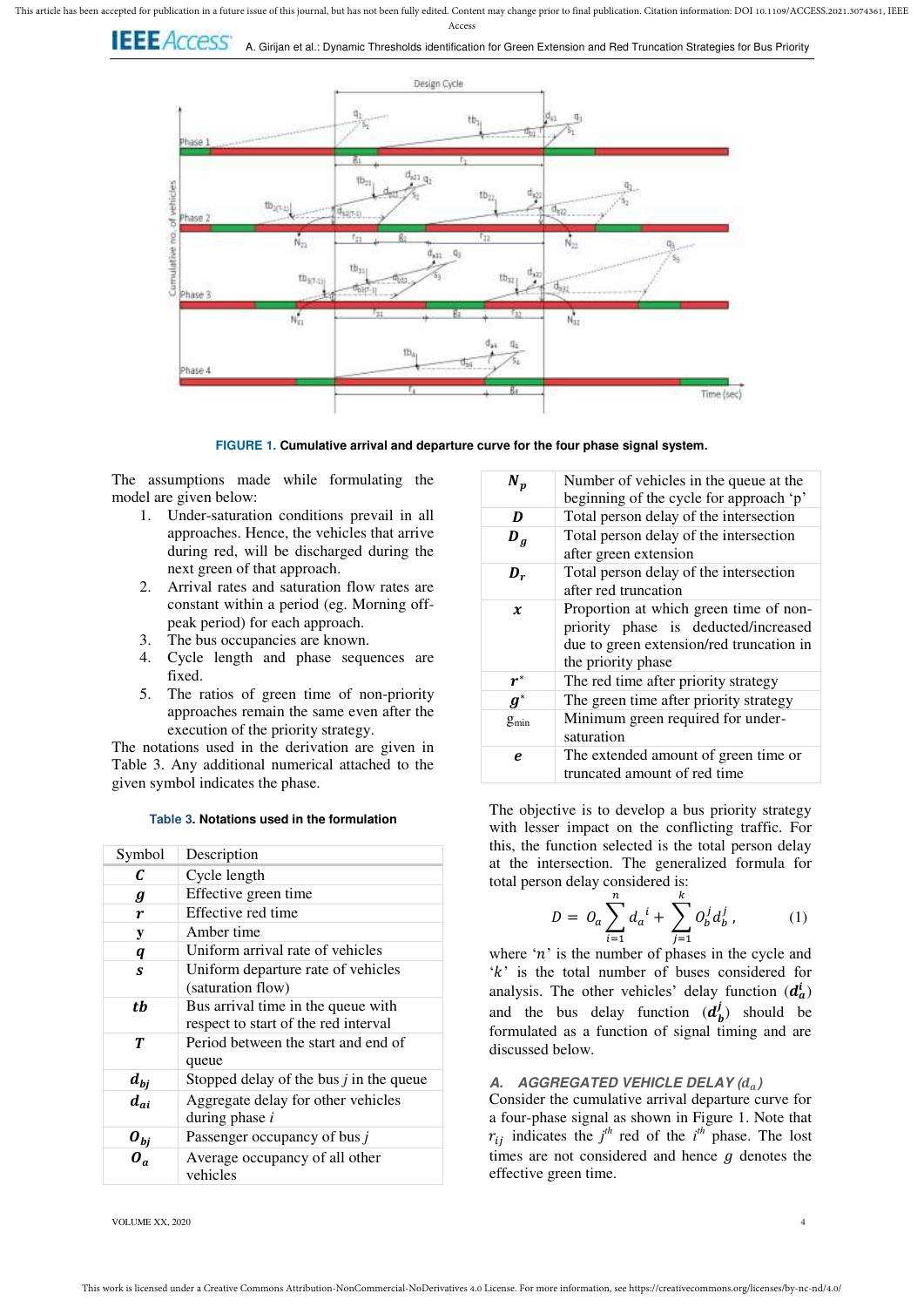Here, the delay of all vehicles arriving during the red interval *'r'* of the design cycle is given by  $d_a$ , which is the area under the curves and can be computed using Webster's uniform delay equation as given in (2). Here, the delay in the design cycle alone is considered to compute the signal timings of the same.

$$
d_{a1} \text{ or } d_{a4} = \frac{0.5 \text{ q } r^2}{1 - \frac{q}{s}}.
$$
 (2)

The equation can be reduced as:

$$
d_{a1} \text{ or } d_{a4} = p r^2, \tag{3}
$$

Where,

$$
p = \frac{0.5 \, q}{1 - \frac{q}{s}}.\tag{4}
$$

The ratio  $\hat{p}$  is defined for each phase using the respective flow rates.

In the  $2<sup>nd</sup>$  phase, there are two red intervals in each cycle,  $r_{21}$  and  $r_{22}$  respectively. The residual queue at the beginning of red interval is denoted as *N<sup>21</sup>* and can be expressed as:

$$
N_{21T} = r_{22(T-1)} q_2. \tag{5}
$$

Where  $r_{22(T-1)}$  is the 2<sup>nd</sup> red in the previous cycle, which is known. Thus, the vehicle delay in the first red  $(d_{q21})$  is the area under the trapezoid, which can be expressed as:

$$
d_{a21} = \frac{N_{21}}{2} \left( 2r_{21} + \frac{N_{21}}{s_2} \right) + p_2(r_{21} + \dots)
$$
\n
$$
\frac{N_{21}}{s_2} \bigg)^2.
$$
\n
$$
(6)
$$

Similarly, the delay caused in the  $r_{22}$  ( $d_{q22}$ ) is,

$$
d_{a22} = \frac{q_{2\,r_{22}^2}}{2}.\tag{7}
$$

The delay expressions in the third phase can be developed in the same manner as in the second phase. Thus, the aggregated delay of vehicles arrived during the design cycle,  $d_a$  can be expressed as:

$$
d_a = p_1 r_1^2 + \frac{N_{21}}{2} (2r_{21} + \frac{N_{21}}{s_2}) +
$$
  
\n
$$
p_2 (r_{21} + \frac{N_{21}}{s_2})^2 + \frac{q_{2r_{22}}^2}{2} + \frac{N_{31}}{2}
$$
  
\n
$$
(2r_{31} + \frac{N_{31}}{s_3}) + p_3 (r_{31} + \frac{N_{31}}{s_3})^2 +
$$
  
\n
$$
\frac{q_{3r_{32}}^2}{2} + p_4 r_4^2.
$$
 (8)

## **B. BUS DELAY**

The delay of the bus  $(d_b)$  that arrives at the intersection during the red interval at  $'tb'$  can be computed from Figure 1. Given ' $tb$ ', the time required for the bus to be served in green  $(t_a)$  can be expressed as:

$$
t_g = tb\left(\frac{q}{s}\right). \tag{9}
$$

Then, the delay of the bus,  $d_h$ ' can be obtained as:

$$
d_b = r - tb \left(1 - \frac{q}{s}\right). \tag{10}
$$

Thus, both the auto and bus delay can be expressed in terms of the red interval  $(r)$ , which is our decision variable. With these expressions, auto and bus delay for any signal conditions can be formulated.

## **C. BASE MODEL FOR FOUR PHASE SIGNAL SYSTEM**

The base signal system is developed based on vehicle delay minimization, as below.

If  $r_1$ ,  $r_{21}$ ,  $r_{22}$ ,  $r_{31}$ ,  $r_{32}$  and  $r_4$  are the red intervals for the four phases, (8) represents the total vehicle delay of the signalized intersection  $(D_v)$ , where

$$
p_1 = \frac{0.5 q_1}{1 - \frac{q_1}{s_1}}, \quad p_2 = \frac{0.5 q_2}{1 - \frac{q_2}{s_2}}, \quad p_3 = \frac{0.5 q_3}{1 - \frac{q_3}{s_3}}, \text{ and } p_4 = \frac{0.5 q_4}{1 - \frac{q_4}{s_3}}.
$$

 $1-\frac{3}{5}$ 

and

In order to reduce the number of decision variables, the following relationships are used.

$$
r_{21} = C - r_1 \,, \tag{11}
$$

$$
r_{31}=C-r_{22}\;,\quad \ \hspace{3cm} (12)
$$

$$
r_{32} = C - r_4. \tag{13}
$$

These relations were substituted in (8), and the independent decision variables were reduced in terms of  $r_1, r_{22}$ , and  $r_4$ . The residual queue at the beginning of the design cycle,  $N_{21}$  and  $N_{31}$  were considered as constants since they are independent of signal timings of the current cycle. The objective was to arrive at the base signal timing that minimizes the vehicle delay at the intersection. Thus, the solution is:

$$
r_1 = \frac{2 p_2 \left( C + \frac{N_{21}}{s_2} \right) + N_{21}}{2 \left( p_1 + p_2 \right)},\tag{14}
$$

$$
r_{22} = \frac{2 p_3 \left(c + \frac{N_{31}}{s_3}\right) + N_{31}}{2 p_3 + q_2},\tag{15}
$$

and q  $\overline{\mathbf{c}}$ . (16)

Solving for other variables using relations 11 to 13 yields the following equations.

$$
r_{21} = \frac{2 c p_1 - N_{21} (2 \frac{p_2}{s_2} + 1)}{2 (p_1 + p_2)},
$$
 (17)

$$
r_{31} = \frac{q_2 C - N_{31} (2 \frac{p_3}{s_3} + 1)}{2 p_3 + q_2},
$$
 (18)

and  $\overline{a}$  $\overline{\mathbf{c}}$  $(19)$ 

The base signal intervals are considered as constant over the signal cycles. To solve (14)-(15) and (17)-  $(18)$ ,  $r_{32}$  was used.

VOLUME XX, 2020 5 and the state of the state of the state of the state of the state of the state of the state of the state of the state of the state of the state of the state of the state of the state of the state of the s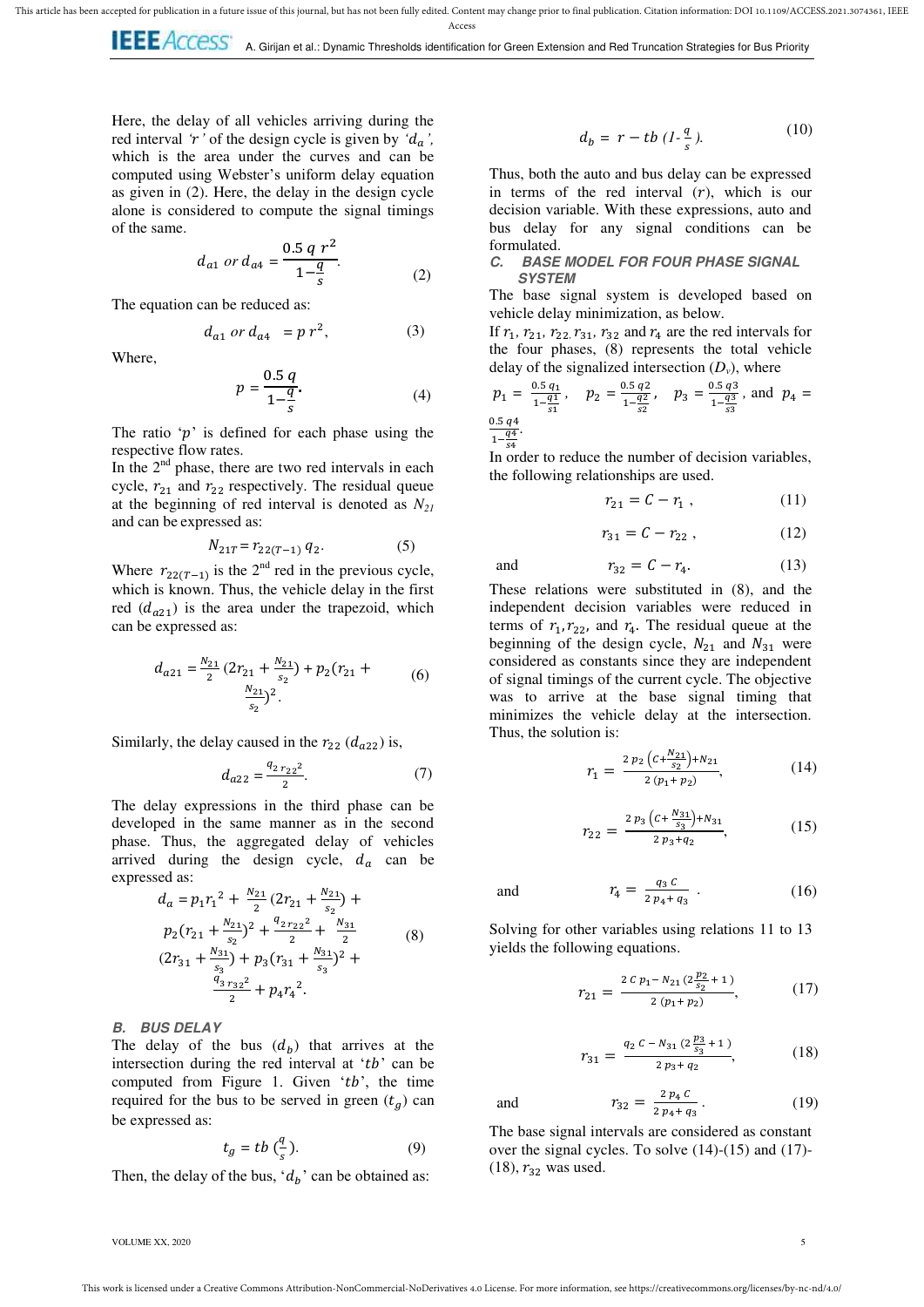Access **LEE ACCESS** A. Girijan et al.: Dynamic Thresholds identification for Green Extension and Red Truncation Strategies for Bus Priority

Then,

 $N_{31} = q_3 r_{32}$  (20) Now,  $r_{22}$  can be computed, which helps in

determining  $N_{21}$  as:

$$
N_{21} = q_2 r_{22}.
$$
 (21)

Next, minimum greens for each phase are computed for maintaining under-saturation. The minimum green required for under-saturation can be written as:

$$
g_{min} = \frac{q}{s}(C - y). \tag{22}
$$

Using these equations, the total person delay was formulated, which is used for developing bus priority solutions, as discussed in the next section.

## **D. TOTAL PERSON DELAY**

Based on Figure 1, the total person delay of the intersection (*D*) of the four-phase signal system can be taken as the sum of vehicle delay (8) and bus delay (10) multiplied by their respective occupancies as:

$$
D(T) = O_a \left\{ p_1 r_1^2 + \frac{N_{21}}{2} (2r_{21} + \frac{N_{21}}{s_2}) + p_2 (r_{21} + \frac{N_{21}}{s_2})^2 + \frac{q_2 r_{22}^2}{2} + \frac{N_{31}}{2} (2r_{31} + \frac{N_{31}}{s_3}) + p_3 (r_{31} + \frac{N_{31}}{s_3})^2 + \frac{q_3 r_{32}^2}{2} + p_4 r_4^2 \right\}
$$
  
+  $O_{b1} (r_1 - t b_1 (1 - \frac{q_1}{s_1})) + O_{b22(T-1)}$   
 $(r_{21} + r_{22(T-1)} - t b_{22(T-1)} (1 - \frac{q_2}{s_2})) + O_{b21}(r_{21} + r_{22(T-1)} - t b_{21} (1 - \frac{q_2}{s_2})) + O_{b22} (r_{22} + g_{1(T+1)}) - t b_{22} (1 - \frac{q_2}{s_2})) + O_{b32(T-1)} (r_{31} + g_{4(T-1)} - t b_{32(T-1)} (1 - \frac{q_3}{s_3})) + O_{b31}(r_{31} + g_{4(T-1)} - t b_{31} (1 - \frac{q_3}{s_3})) + O_{b32} (r_{32} + r_{31(T+1)} - t b_{32} (1 - \frac{q_3}{s_3})) + O_{b4} (r_4 - t b_4 (1 - \frac{q_4}{s_4})).$ 

where  $O_a$  is the average occupancy of all vehicles, except bus, that arrive at the intersection during the design cycle, and  $O_{bij}$  denotes the occupancy of buses arriving in the respective red durations.

Following the traditional practice in the literature, Red Truncation (RT) and Green Extension (GE) are selected as strategies for bus and analytical expressions for maximum truncation/extension to reduce total person delay are derived.

For the four-phase signal system as shown in Figure 1, the RT is possible in phases 2, 3 and 4 and GE is possible in phases 1,2 and 3. The priority is granted only if the total person delay after the priority action is less than or equal to that with base signal timings ( $D_T$  of priority signal timing  $\leq D_T$  of base signal timing).

Substituting the base and priority signal timings in (23) and solving above condition will lead to a quadratic function of extension or truncation limit, as shown below:

$$
\alpha\,e^2+\,\beta\,e-\,\varUpsilon\leq 0,\qquad \qquad (24)
$$

where  $'e'$  is the extension or truncation amount in the respective phase where priority action is proposed. The above inequality is solved for maximum allowable extension or truncation limit by equating it to zero. The maximum allowable extension or truncation amount can hence be defined as:

$$
e = \frac{-\beta + \sqrt{\beta^2 + 4\alpha Y}}{2\alpha}.
$$
 (25)

The expressions for  $\alpha$ ,  $\beta$  and  $\gamma$  in each of the priority strategy is discussed in the following sections.

**E. LIMIT IDENTIFICATION** *–* **RED TRUNCATION**  As stated earlier, for the four-phase signal system the RT can be done in the  $2<sup>nd</sup>$ ,  $3<sup>rd</sup>$  and  $4<sup>th</sup>$  phases of a cycle. To achieve zero-delay service to buses that arrive during red, the existing queue, should be dissipated before the bus reaches the intersection. Thus, the red should be truncated ahead for the queue dissipation time of  $\frac{q}{s}$ .

1) RED TRUNCATION IN PHASE 2 (RT2) In the case of long cycle lengths, it is possible to have the red truncation in phase 2 that allows the busses  $(tb<sub>21</sub>)$  that arrive at the intersection during the first red interval  $(r_{21}$  in Figure 1) to have zero delay at the intersection. Thus, the decision of RT2 should be made at the beginning of the cycle. Here, the truncated amount of red causes the addition of the same amount of red in the first phase  $(r_1)$ . Hence, it is necessary to ensure minimum green in the first approach while providing this red truncation.

Let the red in phase 2 be truncated by an amount of 'e'. The resulting increased amount of green in phase 2 can be shared between phases 2, 3 and 4. The changed green intervals after red truncation can be written as follows:

$$
g_1^* = g_1 - e,\t\t(26)
$$

$$
g_2^* = g_2 + (1 - x_1)e, \tag{27}
$$

$$
g_3^* = g_3 + (x_1 - x_2)e,\tag{28}
$$

$$
g_4^* = g_4 + x_2 e. \tag{29}
$$

where,  $x_1$  and  $x_2$  are the ratio of green times of non-priority approaches, which remain the same even after priority.

i.e. 
$$
\frac{g_2^*}{g_3^*} = \frac{g_2}{g_3}
$$
 and  $\frac{g_3^*}{g_4^*} = \frac{g_3}{g_4}$ . (30)

Substituting for the changed intervals in the above equation and solving for  $x_1$  and  $x_2$  yields:

$$
x_1 = \frac{g_3 + g_4}{g_2 + g_3 + g_4} \,, \tag{31}
$$

And 
$$
x_2 = \frac{g_4}{g_2 + g_3 + g_4}
$$
. (32)

VOLUME XX, 2020 6

and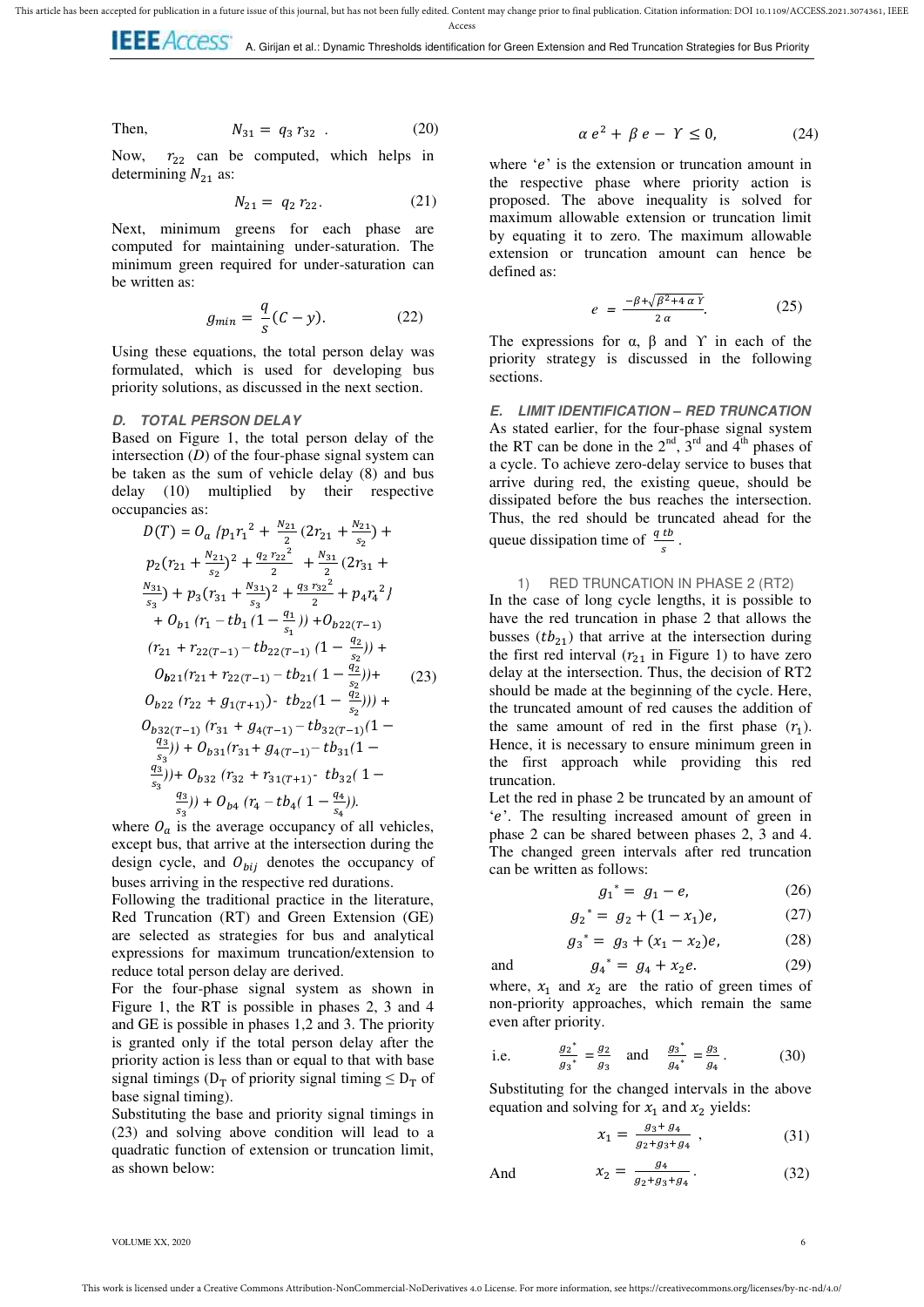**LEE ACCESS** A. Girijan et al.: Dynamic Thresholds identification for Green Extension and Red Truncation Strategies for Bus Priority

These priority signal timings can be substituted in (24) to obtain the total person delay after RT2.

Solving the condition of total person delay after RT2 less than or equal to that during base signal timing leads to (24) with  $\alpha$ ,  $\beta$  and  $\gamma$  as given below:

$$
\alpha = O_a (p_1 + p_2 + x_1^2 (0.5 q_2 + p_3) + x_2^2 (0.5 q_3 + p_4)),
$$
 (33)  

$$
\beta = O_a \left( 2 p_1 r_1 - 2 p_2 (r_{21} + \frac{N_{21}}{s_2}) - N_{21} - x_1 (2 p_3 (r_{31} + \frac{N_{31}}{s_3}) - q_2 r_{22} +
$$

$$
N_{31}\bigg) - x_2 (2 p_4 r_4 - q_3 r_{32}) \bigg) + \frac{a_{b_1 q_1}}{s_1} - \qquad (34)
$$

$$
Ob_{22(T-1)} - x_1 (Ob_{32(T-1)} + Ob_{31} - \frac{ob_{22} q_2}{s_2}) - x_2 (Ob_4 - \frac{ob_{32} q_3}{s_3}),
$$
  
\n
$$
\gamma = Ob_{21} \left( r_{21} + r_{22(T-1)} - tb_{21} \left( 1 - \frac{q_2}{s_2} \right) \right).
$$
\n(35)

 $-\beta + \sqrt{\beta}$  $\overline{z}$ 

Thus,

Where  $ir_{2max1}$  is the maximum truncation limit, which is a function of traffic flows at the intersection, residual queue length at the beginning of the cycle, base signal timings, bus occupancy, and other vehicles' occupancy.

However, to ensure under-saturated condition in the  $1<sup>st</sup>$  phase, additional condition for maximum truncation can be written as:

$$
ir_{2max2} = g_1 - g_{1min} \tag{37}
$$

Priority will be granted only if:

 $\overline{r}$ 

$$
\sin\left\{ir_{2max1}, ir_{2max2}\right\} \geq r_{21} - t b_{21} \left(1 - \frac{q_2}{s_2}\right).
$$
 (38)

Where,  $(r_{21} - tb_{21} + \frac{q}{r})$  $\frac{1621}{s^2}$ ) is the actual truncated amount of red required in the  $2<sup>nd</sup>$  phase and dissipation. Thus, the queue will be dissipated  $\frac{q^2 t b^2 1}{r^2}$  is the time required for queue before the bus reaches the intersection and zero delay service will be ensured to the bus.

#### 2) RED TRUNCATION IN PHASE 3(RT3)

The model for red truncation in the third phase is similar to that in the second phase. Here, the truncated amount of red is completely added to the second phase and the increased green times are shared between the  $3<sup>rd</sup>$  and the  $4<sup>th</sup>$  phase. The changed green intervals after red truncation in the third phase can be written as:

$$
g_1^* = g_1,\tag{39}
$$

$$
g_2^* = g_2 - e,\t\t(40)
$$

$$
g_3^* = g_3 + (1 - x_1)e,\tag{41}
$$

and  $g_4^* = g_4 + x_1 e.$  (42) where,  $x_1$  can be defined by assuming that the ratio of green times of  $3<sup>rd</sup>$  and  $4<sup>th</sup>$  approaches remain the same even after priority. Substituting for the

changed interval and solving for  $x_1$  yields:

$$
x_1 = \frac{g_4}{g_3 + g_4} \tag{43}
$$

Here, the decision for RT3 can be taken only after minimum green in the second phase. The expressions for α,  $β$  and  $Y$  in (24) for this case is obtained as:

$$
\alpha = O_a (0.5 q_2 + p_3 + x_1^2 (0.5 q_3 + (44) + p_4)),
$$
\n
$$
= O_a \left( -2 p_3 \left( r_{31} + \frac{N_{31}}{s_3} \right) + q_2 r_{22} - N_{31} + x_1 (2 p_4 r_4 + q_3 r_{32}) \right) + \frac{Ob_{22} q_2}{s_2} - Ob_{32(T-1)} - x_1 (Ob_4 - \frac{Ob_{32} q_3}{s_3}),
$$
\n(45)

and

 $(36)$ 

$$
Ob_{31}\left(r_{31}+g_{4(T-1)}-tb_{31}\left(1-\frac{q_3}{s_3}\right)\right).
$$
 (46)

Thus, 
$$
ir_{3max1} = \frac{-\beta + \sqrt{\beta^2 + 4 \alpha Y}}{2 \alpha}
$$
 (47)

 $\gamma =$ 

where  $ir_{3max1}$  is the maximum limit of truncation in the third phase, which is a function of traffic and bus characteristics as detailed before.

To ensure under-saturated condition in the 2<sup>nd</sup> phase, additional condition for maximum truncation is:

$$
ir_{3max2} = g_2 - g_{2min} \,, \tag{48}
$$

Here also, priority will be granted only if:

$$
\min\{i r_{3max1}, i r_{3max2} \ge r_{31} - t b_{31} \left(1 - \frac{q_3}{s_2}\right). \tag{49}
$$

The expression on the right hand side of the above inequality is the actual amount of truncated red.

## 3) RED TRUNCATION IN PHASE 4 (RT4)

Red truncation is the only strategy available to the buses that arrive in the fourth approach to grant priority. Since phase skipping is not allowed, the model for RT4 can cause changes only after the minimum green in the third phase. Thus, the benefit of this model is limited to the buses that arrive in red after the minimum green in the third phase. However, it will lead to a reduced delay for buses in the queue, if any. The development of the model is the same as before except the change in the decision point shifts to the end of minimum green

VOLUME XX, 2020 7 and 2021 7 and 2021 7 and 2021 7 and 2021 7 and 2021 7 and 2021 7 and 2021 7 and 2021 7 and 2021 7 and 2021 7 and 2021 7 and 2021 7 and 2021 7 and 2021 7 and 2021 7 and 2021 7 and 2021 7 and 2021 7 and 20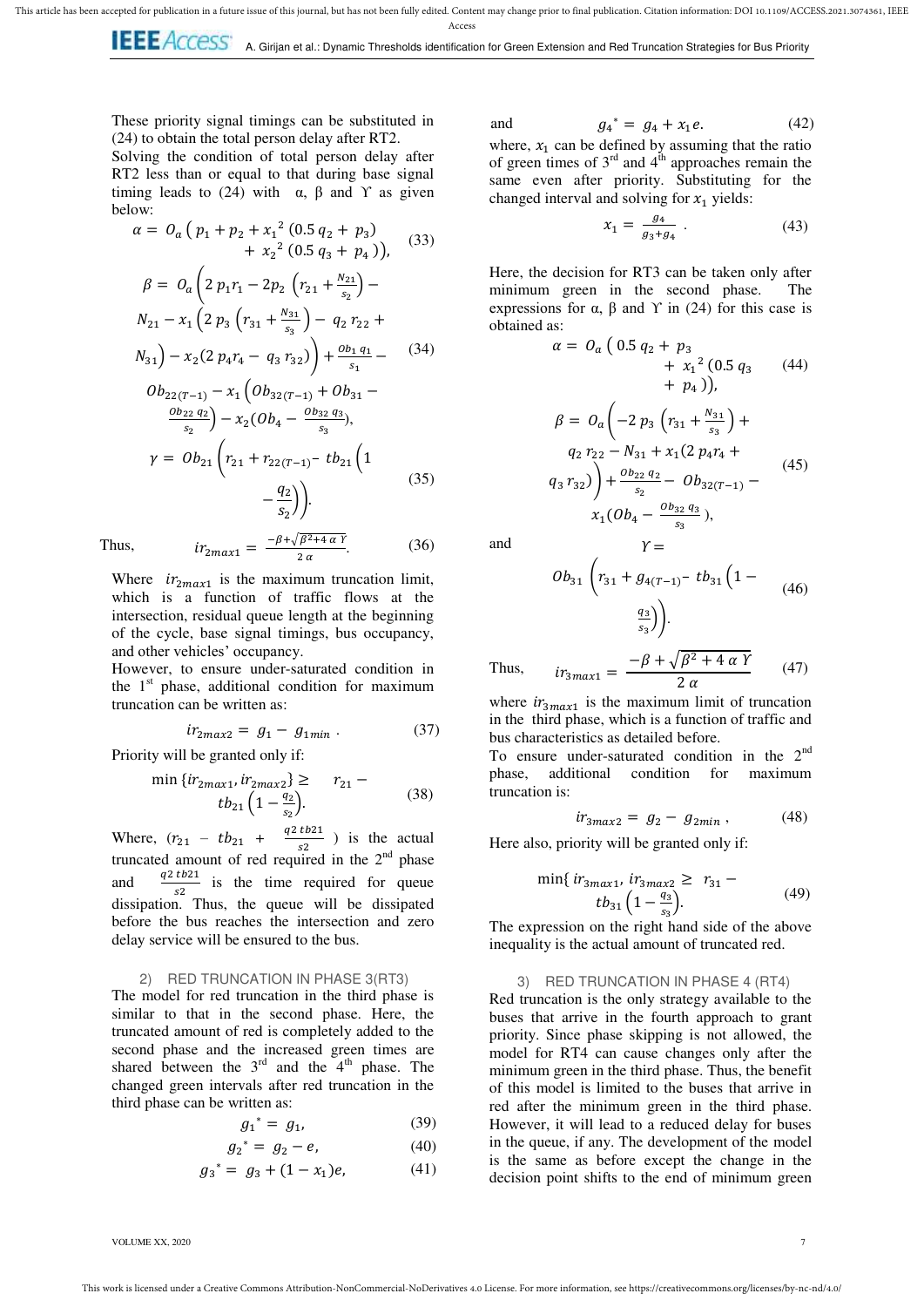**LEE** ACCESS A. Girijan et al.: Dynamic Thresholds identification for Green Extension and Red Truncation Strategies for Bus Priority

and

in the third phase. Here, an increased amount of green is the only strategy that can be made available to the fourth phase, since it is the last phase of the cycle.

The changed green intervals after red truncation in the fourth phase can be written as:

 $\overline{\phantom{a}}$ 

$$
g_1^* = g_1,\tag{50}
$$

$$
g_2^* = g_2,\tag{51}
$$

$$
g_3^* = g_3 - e,\t\t(52)
$$

$$
g_4^* = g_4 + e. \t\t(53)
$$

The decision for RT4 is taken only at the end of the minimum green in the third phase. The expressions for α, β, and  $\Upsilon$  in (24) is obtained as:

$$
\alpha = \, O_a \, (\, 0.5 \, q_3 + \, p_4 \, ), \qquad \quad \ \ (54)
$$

$$
\beta = O_a(-2 p_4 r_4 + q_3 r_{32}) + \underbrace{\frac{Ob_{32} q_3}{s_3}}_{s_3}, \tag{55}
$$

and 
$$
Y = Ob_4 \left( r_4 - t b_4 \left( 1 - \frac{q_4}{s_4} \right) \right)
$$
. (56)

Thus, 
$$
ir_{4max1} = \frac{-\beta + \sqrt{\beta^2 + 4 \alpha Y}}{2 \alpha}
$$
 (57)

To ensure under-saturated condition in the 3<sup>rd</sup> phase, additional condition for maximum truncation is:

$$
ir_{4max2} = g_3 - g_{3min} \tag{58}
$$

Priority will be granted only if:

 $\min\{tr_{4max1}, tr_{4max2}\}$ 

$$
\geq r_4 - t b_4 \left(1 - \frac{q_4}{s_4}\right). \tag{59}
$$

The expression on the right-hand side of the above inequality is the actual amount of truncated red required in the fourth phase when the bus arrives at  $tb_4.$ 

## **F. LIMIT IDENTIFICATION** *–* **GREEN EXTENSION (GE)**

Green extension is implemented when a bus arrives at the intersection just after the green in that approach. Similar to the RT model, in the GE model also, the green is either extended or not extended depending on the resulting person delay. The green will be extended only if the resulting total person delay of the intersection is less than or at least equal to that in base signal timing. Here also the implementation is to achieve zero-delay service at the intersection. For a four-phase signal system (Figure 1), the green extension is possible in phases 1, 2 and 3. The computation of maximum GE limit is done in the same manner as that for maximum RT limit, the difference lies in the signal timings and for the actual extension required in the field.

1) GREEN EXTENSION IN PHASE 1 (GE1) The changed green intervals after green extension can be written as:

 $g_1^* = g_1 + e,$  (60)

$$
g_2^* = g_2 - x_1 e, \tag{61}
$$

$$
g_3^* = g_3 - x_2 e, \t\t(62)
$$

$$
g_4^* = g_4 - (1 - x_1 - x_2)e. \tag{63}
$$

where,  $x_1$  and  $x_2$  can be defined by assuming the ratio of green times of non-priority approaches remain the same even after priority.

i.e. 
$$
\frac{g_2^*}{g_3^*} = \frac{g_2}{g_3}
$$
 and  $\frac{g_3^*}{g_4^*} = \frac{g_3}{g_4}$ . (64)

Substituting for the changed intervals in the above equation and solving for  $x_1$  and  $x_2$  yields:

$$
x_1 = \frac{g_2}{g_2 + g_3 + g_4} \text{ and } x_2 = \frac{g_3}{g_2 + g_3 + g_4} \,. \tag{65}
$$

The expressions for  $\alpha$ ,  $\beta$  and  $\gamma$  in (24) is obtained as:

$$
\alpha = O_a (p_1 + p_2 + (1 -
$$
  
\n
$$
x_1)^2 (0.5 q_2 + p_3) + (1 - x_1 - (66)
$$
  
\n
$$
x_2)^2 (0.5 q_3 + p_4),
$$
  
\n
$$
\beta = O_a \left(-2 p_1 r_1 + 2 p_2 (r_{21} +
$$
  
\n
$$
\frac{N_{21}}{s_2}\right) + N_{21} + (1 - x_1) \left(2 p_3 (r_{31} +
$$
  
\n
$$
\frac{N_{31}}{s_3}\right) - q_2 r_{22} + N_{31}\right) +
$$
  
\n
$$
(1 - x_1 - x_2) (2 p_4 r_4 - q_3 r_{32}) + (67)
$$
  
\n
$$
Ob_{22(T-1)} + Ob_{21} + (1 -
$$
  
\n
$$
x_1) \left(Ob_{32(T-1)} + Ob_{31} - \frac{Ob_{22} q_2}{s_2}\right) +
$$
  
\n
$$
(1 - x_1 - x_2) (Ob_4 - \frac{Ob_{32} q_3}{s_3}),
$$
  
\nand 
$$
Y = Ob_1 \left(r_1 - t b_1 \left(1 - \frac{q_1}{s_1}\right)\right).
$$
  
\n
$$
ig_{1max1} = \frac{-\beta + \sqrt{\beta^2 + 4 \alpha Y}}{3 \alpha}
$$
  
\n(69)

Thus,

and

where  $ig_{1max1}$  is the maximum limit for green extension in the  $1<sup>st</sup>$  phase, which is obtained as a function of traffic condition at the intersection and the bus characteristics.

 $\frac{2\alpha}{2}$ 

The GE1 causes reduction in green times in all other approaches. Hence, to ensure under-saturated condition in other approaches, additional conditions for maximum extension are formulated as follows:

$$
ig_{1max2} = \frac{g_2 - g_{2min}}{x_1},\tag{70}
$$

$$
ig_{1max3} = \frac{g_3 - g_{3min}}{x_2},
$$
 (71)

$$
ig_{1max4} = \frac{g_4 - g_{4min}}{1 - x_1 - x_2} \,. \tag{72}
$$

Priority will be granted only if:

$$
\min\{ig_{1max1}, ig_{1max2}, ig_{1max3}, ig_{1max4}\} \quad (73)
$$
\n
$$
\geq tb_1
$$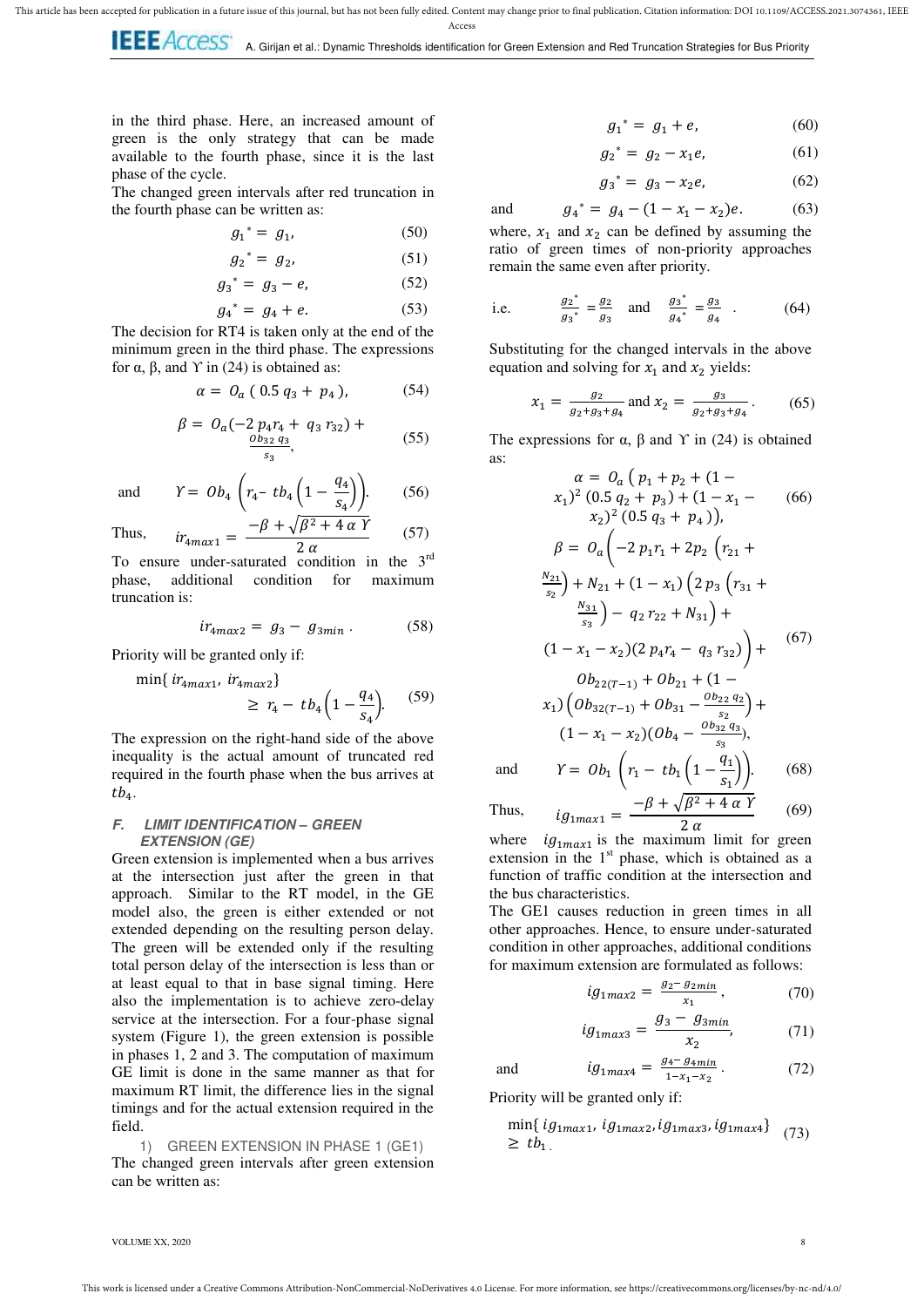In that case, the actual extended amount of green is  $tb_1$ .

2) GREEN EXTENSION IN PHASE 2(GE2) The changed green intervals for this phase can be written as:

 $\overline{g}$ 

$$
g_1^* = g_1, \tag{74}
$$

$$
a^* = g_3 - (1 - x)e,\t(75)
$$

$$
g_2^* = g_2 + e,
$$
 (76)  

$$
g_4^* = g_4 - xe,
$$
 (77)

and

Where, 
$$
x = \frac{g_4}{g_3 + g_4}.
$$
 (78)

The expressions for  $\alpha$ ,  $\beta$  and  $\gamma$  in (25) is obtained as:

$$
\alpha = O_a (0.5 q_2 + p_3 +\n x^2 (0.5 q_3 + p_4)), \tag{79}
$$

$$
\beta = O_a \left( 2 p_3 \left( r_{31} + \frac{N_{31}}{s_3} \right) - q_2 r_{22} + N_{31} + x (2 p_4 r_4 - 80) \right)
$$
\n
$$
(80)
$$

$$
\left( q_3 \, r_{32} \right) + Ob_{32(T-1)} + Ob_{31} + \cdots
$$
\n
$$
x \, (Ob_4 - \frac{Ob_{32} \, q_3}{s_3}),
$$

(81)

. (82)

(84)

and

Thus,

$$
tb_{22}\left(1-\frac{q_2}{s_2}\right).
$$

$$
ig_{2max1} = \frac{-\beta + \sqrt{\beta^2 + 4\alpha Y}}{2\alpha}.
$$

 $\gamma = Ob_{22}$  |  $r_1$ 

where  $ig_{2max1}$  is the dynamic limit of extension in the second phase.

The maximum extension conditions for ensuring under-saturation in the  $3<sup>rd</sup>$  and  $4<sup>th</sup>$  phase can be written as follows:

 $\mathcal{G}$ 

$$
ig_{2max2} = \frac{g_3 - g_{3min}}{1 - x}, \tag{83}
$$

and

and

 $\chi$ Here also, priority will be granted only if:

$$
\min\{ig_{2max1}, ig_{2max2}, ig_{2max3}\}\n \geq tb_{22}.\n \tag{85}
$$

Then, the extended amount of green is  $tb_{22}$ .

3) GREEN EXTENSION IN PHASE 3(GE3)

The changed green intervals after priority action can be written as:

$$
g_1^* = g_1,\tag{86}
$$

$$
g_2^* = g_2, \tag{87}
$$

$$
g_3^* = g_3 + e,\t\t(88)
$$

$$
g_4^* = g_4 - e. \tag{89}
$$

The expressions for  $\alpha$ ,  $\beta$  and  $\gamma$  in (24) is obtained as:

$$
\alpha = O_a (0.5 q_3 + p_4), \tag{90}
$$

$$
\beta = O_a (2 p_4 r_4 - q_3 r_{32}) + Ob_4, \quad (91)
$$

$$
Y = Ob_{32}\left(r_{32} + r_{31(T+1)} - t_{32}\left(1 - \frac{q_3}{s_3}\right)\right).
$$
\n(92)

and

Thus,

$$
ig_{3max1} = \frac{-\beta + \sqrt{\beta^2 + 4\alpha Y}}{2\alpha} \qquad (93)
$$

where  $ig_{3max1}$  is the maximum limit of extension in the third phase. The maximum extension conditions for ensuring under-saturation in the  $4<sup>th</sup>$ phase can be written as:

$$
ig_{3max2} = g_4 - g_{4min}.\tag{94}
$$

As before, priority will be granted only if:

$$
\min\{ig_{3max1}, ig_{3max2}\} \ge tb_{32} \tag{95}
$$

Then, the extended amount of green is  $tb_{32}$ .

It is to be noted that in the four-phase signal system, there are six possibilities of priority action. The models are formulated in such a way that, three priority decisions can be taken in the same cycle. For better implementation of the above models, phasing should be done in the decreasing order of arrival volume. Thus minor approaches should be served by  $4<sup>th</sup>$  phase. The decision points in a signal cycle include the starting of the cycle (GE1/RT2), after minimum green in the second phase (GE2/RT3) and after minimum green in the third phase (GE3/RT4). Evaluation of these strategies using simulation is discussed in the next section.

## **III. IMPLEMENTATION AND EVALUATION OF BUS PRIORITY MODELS**

Evaluation of the performance of the bus priority strategy was done using microsimulation models and analytical models. Analytical approaches used basic delay equations from HCM [31], [32] and queuing theory [33], [34]. However, majority of the studies on BSP used micro-simulation models. Several studies[18], [23], [26],[35] and [36] used VISSIM micro-simulator, mostly in integration with an optimization solver through Component object model (COM) interface or by using vehicle actuated programming (VAP) application. Advanced Interactive Microscopic Simulator for Urban and non-urban Networks (AIMSUN) [24] and CORridor SIMulation (CORSIM) microsimulator [37] are also used. The reason for the wide usage of VISSIM is due to its COM interface possibility, which allows users to develop and implement their applications on the VISSIM network using a computer programming language such as C++, Visual Basic, Matlab or Python. Based on this, the present study also uses a VISSIM environment with COM interface to the Python programs for evaluating the performance of the developed models.

The test site selected for the implementation of the proposed strategies is the Sholinganallur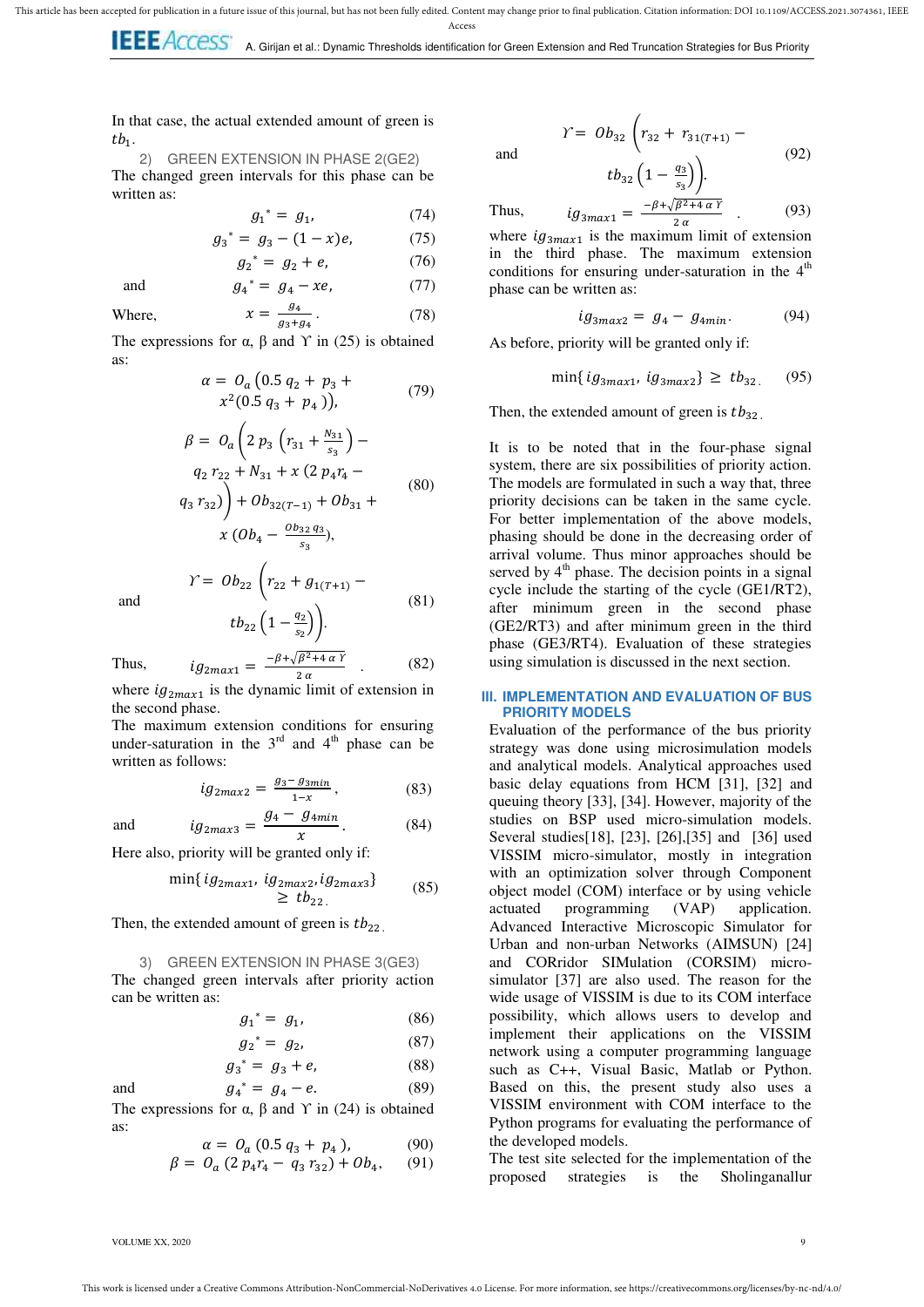**IEEE** Access A. Girijan et al.: Dynamic Thresholds identification for Green Extension and Red Truncation Strategies for Bus Priority

intersection located on the IT corridor in Chennai. It is an important junction in the southern part of Chennai and is well connected with the city with public transport buses. The intersection consists of Karapakkam in the North, East Coast Road in the West, Perumbakkam in the East and Semmancheri in the South. The North-South road is a six-lane divided highway and the East-West road is a fourlane divided carriageway. The North-South corridor is a major bus route with headway ranging from 1-3 minutes. The intersection developed in VISSIM is shown in Figure 2.



**FIGURE 2 Sholinganallur intersection modelled in VISSIM (Volume in veh/hr)**.

The inputs required for simulating public transport bus system in VISSIM were bus route information, bus passenger occupancy and dwell time distribution at the bus stop. Information on various bus routes passing through the test site was taken from Metropolitan Transport Corporation (MTC), Chennai website (MTC, Chennai Ltd.). The bus passenger capacity was taken as 70 passengers. The base signal timings and the phase plan used for the intersection are given below.

Four Phase Signal

Cycle time: 200 sec

Lost time: 4 sec/phase

$$
g_1 - 55
$$
,  $g_2 - 48$ ,  $g_3 - 52$ ,  $g_4 - 45$  sec

The simulated model was calibrated by changing the default values of minimum look ahead and look back distance and desired acceleration of bike and

HMV at 0 km/h [38]. Validation error of 7.79% was reported using these values for 1 hour simulation of an intersection in the same corridor of the test intersection. The changed parameter values are shown in Figure 3.

| Parameter                          |       |
|------------------------------------|-------|
| Look ahead distance-min            | 77.91 |
| Look Back Distance-mm              | 431   |
| Desired Acceleration Bike @ 0 kmph | 647   |
| Desired Acceleration HMV @ 0 kmph  | -61   |

#### **FIGURE 3 Changed values of driver behaviour parameters in Vissim simulation model [38]**

One of the main data to be collected from the simulation in this study is the equivalent data that can be collected using DSRC devices that will make V2I communication possible for bus arrival information. To simulate the condition similar to DSRC, the buses were continuously tracked in VISSIM from a distance of 500m. From this data, the arrival time of the bus at the back of the queue is projected from a distance of 500m. The projected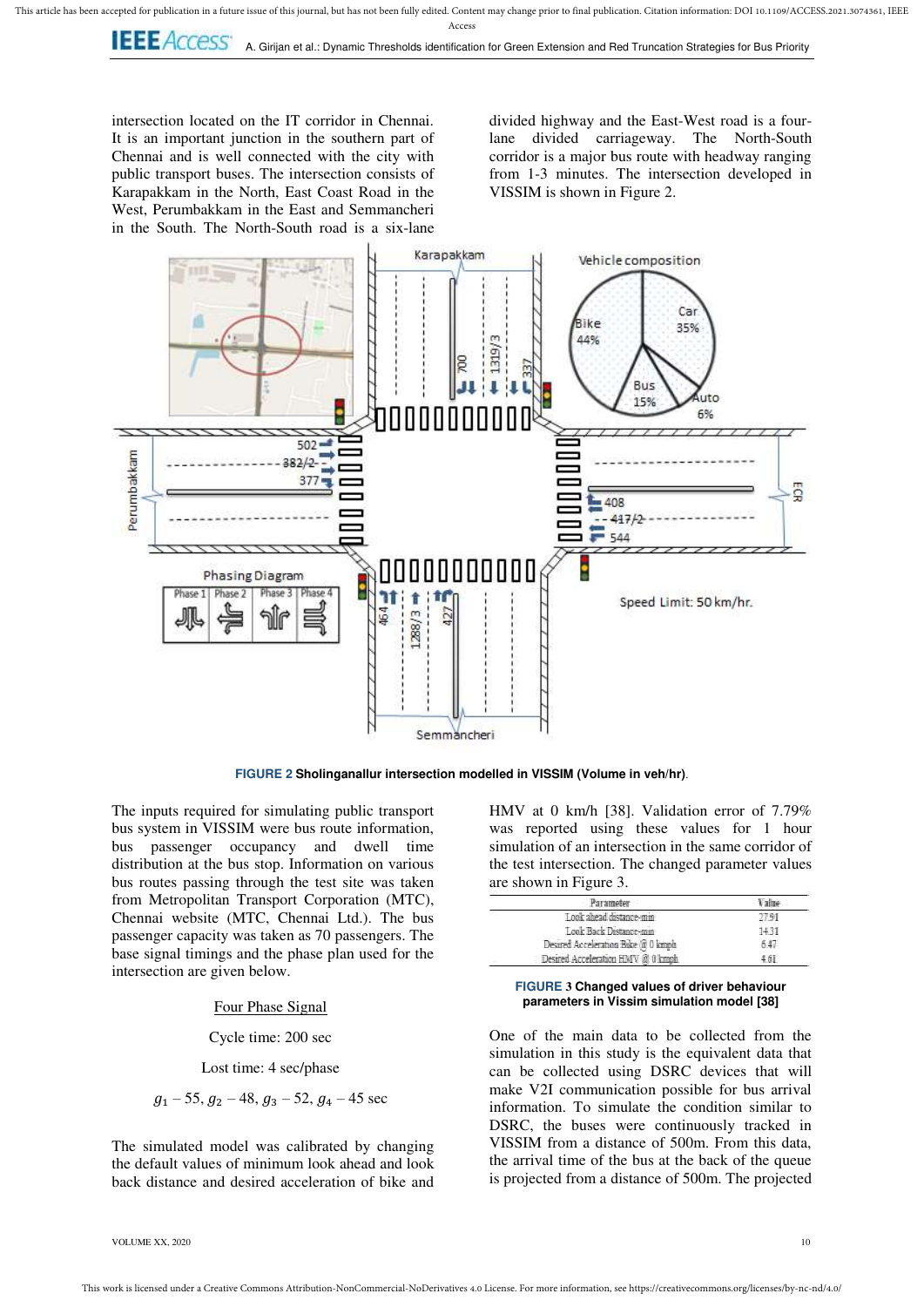**LEE** ACCESS<sup>\*</sup> A. Girijan et al.: Dynamic Thresholds identification for Green Extension and Red Truncation Strategies for Bus Priority

time will also be updated every second using COM-Interface programming. The data on the number of vehicles in the residual queue was also collected at the beginning of every cycle. The bus priority models were implemented in the Python programming language. The arrival time of bus in each approach, taken from VISSIM is an input to the python program and the output of the python

program, which is the priority signal timings, is fed back to VISSIM, using the COM interface.

An implementation flowchart of the proposed bus priority system is shown in Figure 4. The bus priority flowchart is executed only when the minimum green is achieved in respective active phase. Also note that the base signal timings will be executed, if no bus arrives to give priority.

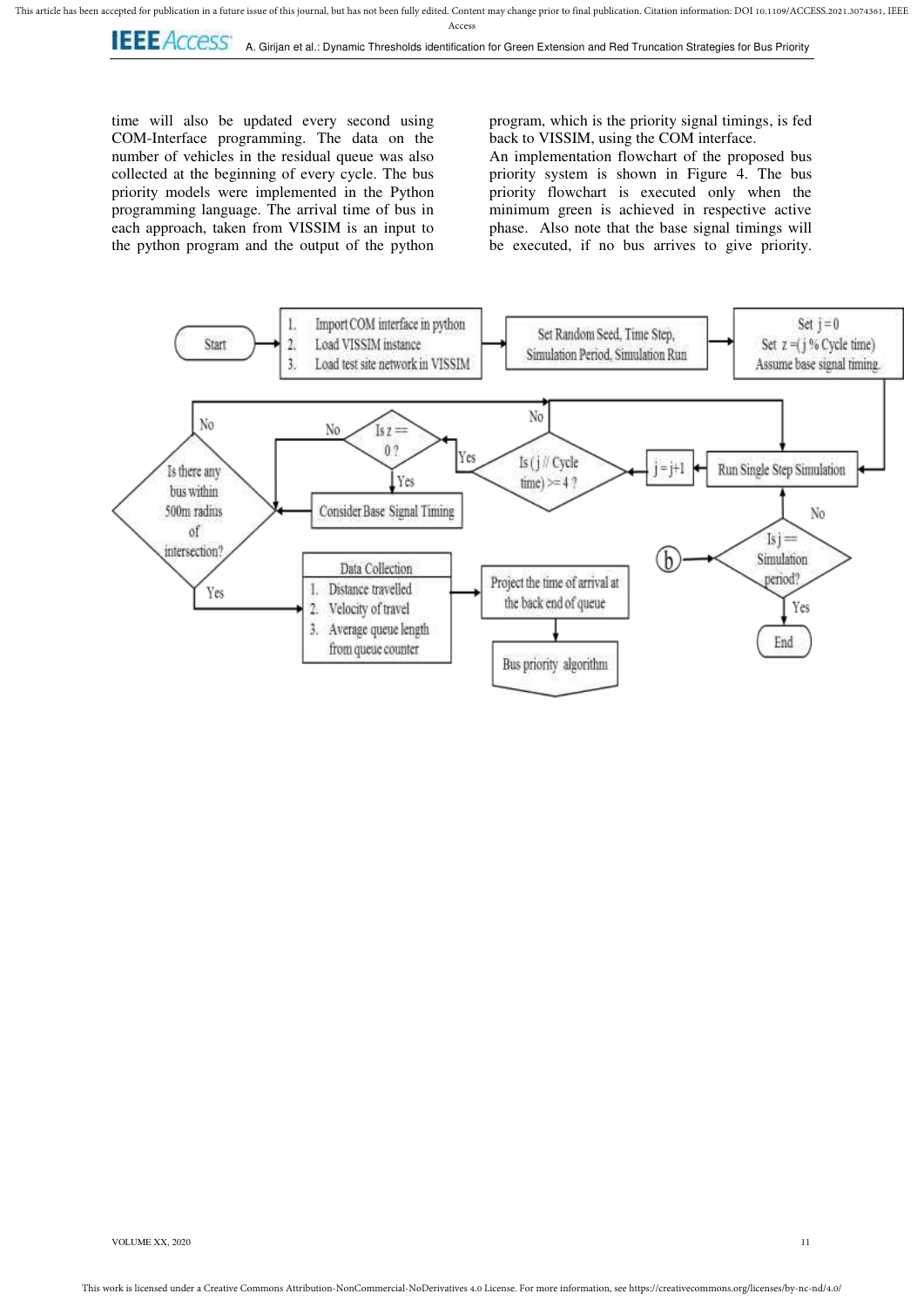This article has been accepted for publication in a future issue of this journal, but has not been fully edited. Content may change prior to final publication. Citation information: DOI 10.1109/ACCESS.2021.3074361, IEEE Acces:

A. Girijan et al.: Dynamic Thresholds identification for Green Extension and Red Truncation Strategies for Bus Priority



**FIGURE 4 Implementation flowchart for bus priority**

When a cycle starts, the simulation runs normally until the minimum green in approach 1 has reached. When it is achieved, the bus priority program starts searching for buses in approach 1 and approach 2 and the possibility of GE1 or RT2. The arrival time of buses at the intersection was projected at every simulation second and the computed priority signal timings were updated accordingly. When green starts in the second approach, the simulation continues normally for the period of minimum green in the second approach. When it is reached, the bus priority program starts checking for buses in approach 2 and approach 3 and the possibility of GE2 and RT3. Similarly, after the minimum green in the third approach, the possibility of GE3 and RT4 were checked. If both the priority strategies were found possible at a time, the priority strategy that causes the least total person delay at the intersection is selected.

The impact of the proposed signal priority strategies on both prioritized and non-prioritized vehicles needs to be assessed separately to evaluate its performance at intersection and approach levels. The performance measure used in this study is

percentage reduction in the person delay, which is quantified as:

**Percentage change in the delay =**

\n**Delay after priority-Delay before priority**

\n
$$
Delay before priority
$$

\n
$$
100.
$$

#### **IV. SIMULATION TEST RESULTS**

The simulation parameters and other data used for simulation are given in Table 4.

| <b>TABLE 4. Simulation parameters considered for</b> |
|------------------------------------------------------|
| evaluation of the four-phase signal system           |

| <b>Simulation Period</b>    | 4000 seconds (20 signal<br>cycles)                              |  |  |  |  |
|-----------------------------|-----------------------------------------------------------------|--|--|--|--|
| Simulation                  | 10 Time steps/Simulation                                        |  |  |  |  |
| Resolution                  | Second                                                          |  |  |  |  |
| Random Seed                 | 42                                                              |  |  |  |  |
| <b>Bus Occupancy</b>        | 70 (assumed same in all<br>approaches)                          |  |  |  |  |
| Other Vehicles<br>Occupancy | 2 (average)                                                     |  |  |  |  |
| Base signal<br>Timing       | $g_1 = 55$ , $g_2 = 48$ , $g_3 = 52$ and<br>$g_4$ = 45 seconds. |  |  |  |  |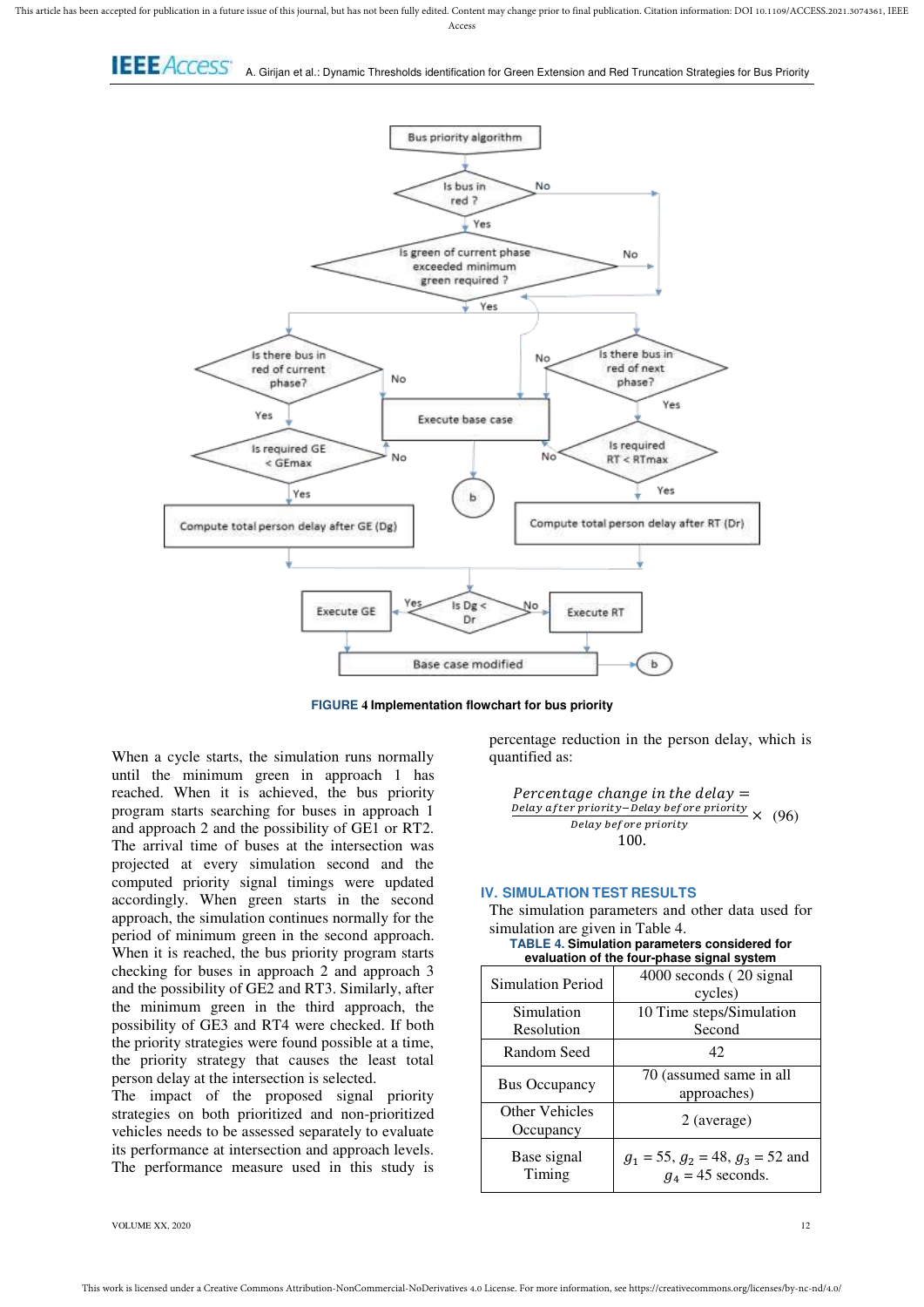**I. E. E. ACCESS**<br>**I. A. Girijan et al.:** Dynamic Thresholds identification for Green Extension and Red Truncation Strategies for Bus Priority

The first two signal cycles were used to warm up. Priority strategies were implemented from the 3<sup>rd</sup> cycle. The priority strategies implemented in each

cycle and the corresponding signal timings are given in Table 5.

| Cycle No. | Criteria 1      | Criteria 2      | Criteria 3      | G1  | G <sub>2</sub> | G3  | G4  |
|-----------|-----------------|-----------------|-----------------|-----|----------------|-----|-----|
| (1)       | (2)             | (3)             | (4)             | (5) | (6)            | (7) | (8) |
| 3         | GE1             | GE2             | NO              | 56  | 53             | 52  | 39  |
| 4         | GE1             | GE2             | NO.             | 56  | 51             | 51  | 42  |
| 5         | GE1             | GE2             | NO.             | 63  | 51             | 47  | 39  |
| 6         | NO              | GE <sub>2</sub> | NO.             | 55  | 60             | 46  | 39  |
| 7         | GE1             | GE <sub>2</sub> | NO.             | 56  | 53             | 49  | 42  |
| 8         | GE1             | RT3             | NO.             | 60  | 42             | 52  | 46  |
| 9         | GE1             | GE <sub>2</sub> | NO.             | 56  | 49             | 51  | 44  |
| 10        | GE1             | GE <sub>2</sub> | NO              | 56  | 55             | 48  | 41  |
| 11        | GE1             | RT3             | NO.             | 56  | 41             | 55  | 48  |
| 12        | RT2             | RT3             | NO              | 48  | 42             | 59  | 51  |
| 13        | GE1             | RT3             | RT <sub>4</sub> | 56  | 41             | 50  | 53  |
| 14        | GE1             | RT3             | NO.             | 56  | 42             | 55  | 47  |
| 15        | RT <sub>2</sub> | NO              | GE3             | 48  | 50             | 62  | 40  |
| 17        | RT <sub>2</sub> | GE <sub>2</sub> | RT <sub>4</sub> | 48  | 60             | 46  | 46  |
| 18        | NO              | NO              | GE3             | 55  | 48             | 55  | 42  |
| 19        | GE1             | NO.             | NO.             | 62  | 46             | 49  | 43  |
| 20        | RT <sub>2</sub> | GE2             | NO.             | 48  | 59             | 50  | 43  |

**TABLE 5. Priority strategies executed in each signal cycle in the four-phase signal.** 

From the above table, it can be noted that priority to buses was given in all cycles except the  $16<sup>th</sup>$ cycle. However, priority given to the  $4<sup>th</sup>$  phase buses were only twice in 18 cycles. This is because of the implementation process, where the buses in the  $4<sup>th</sup>$  phase are considered last in the cycle and the chances of them getting priority are the least. This

may be meaningful when there are some major approaches and some minor approaches. Here in our example,  $4<sup>th</sup>$  phase is considered as a minor approach. The percentage reduction in delay for both buses and other vehicles after priority execution in each cycle is given in Table 6.

**TABLE 6. The percentage reduction in delay after priority execution in the four-phase signal.** 

|              |              | Total Person Delay Reduction in Percentage (%) |           |                          |           |           |                      |          |           |           |          |
|--------------|--------------|------------------------------------------------|-----------|--------------------------|-----------|-----------|----------------------|----------|-----------|-----------|----------|
| Cycle<br>No. | At           | <b>Bus Delay</b>                               |           |                          |           |           | Other Vehicles Delay |          |           |           |          |
| (1)          | Intersection | Approach                                       |           | Approach 2<br>Approach 3 |           | Approach  |                      | Approach | Approach  | Approach  | Approach |
|              | (2)          | (3)                                            | $1st$ Red | $2nd$ Red                | $1st$ Red | $2nd$ Red | 4<br>(8)             | (9)      | 2<br>(10) | 3<br>(11) | (12)     |
|              |              |                                                | (4)       | (5)                      | (6)       | (7)       |                      |          |           |           |          |
| 3            | 42.83        | 100.00                                         | $-6.02$   | 100.00                   | $-62.43$  | $-1.72$   | $-18.17$             | 1.37     | 2.62      | $-6.45$   | $-7.89$  |
| 4            | 36.37        | 100.00                                         | $-2.51$   | 100.00                   | $-4.94$   | -8.86     | $-4.63$              | 1.37     | 1.44      | $-4.60$   | $-3.91$  |
| 5            | 24.62        | 100.00                                         | $-14.46$  | 100.00                   | $-17.13$  | $-17.05$  | $-43.35$             | 10.73    | $-3.59$   | $-13.71$  | $-7.89$  |
| 6            | 26.84        | 0.00                                           | 0.00      | 100.00                   | $-14.19$  | $-34.71$  | $-10.66$             | $0.00\,$ | 8.19      | $-15.33$  | $-7.89$  |
| 7            | 30.95        | 100.00                                         | $-27.77$  | 100.00                   | $-9.69$   | $-19.39$  | $-28.43$             | 1.37     | 2.94      | $-7.46$   | $-3.91$  |
| 8            | 16.70        | 100.00                                         | $-9.07$   | $-21.04$                 | 33.40     | 16.91     | 8.79                 | 6.78     | $-7.39$   | 1.02      | 1.29     |
| 9            | 31.25        | 100.00                                         | $-22.55$  | 100.00                   | $-1.31$   | $-5.32$   | $-16.11$             | 1.37     | 0.01      | $-2.39$   | $-1.29$  |
| 10           | 34.45        | 100.00                                         | $-20.18$  | 100.00                   | $-12.01$  | $-0.68$   | $-45.65$             | 1.37     | 3.94      | $-9.89$   | $-5.23$  |
| 11           | 24.15        | 100.00                                         | $-3.95$   | $-1.30$                  | 9.76      | 1.33      | 5.32                 | 0.00     | $-4.41$   | 7.00      | 3.83     |
| 12           | 18.22        | $-7.77$                                        | 19.99     | $-1.14$                  | 23.79     | 5.80      | 18.83                | $-9.89$  | $-0.03$   | 14.62     | 7.59     |
| 13           | 22.25        | 100.00                                         | $-4.19$   | $-6.36$                  | 20.11     | $-3.42$   | 100.00               | 6.78     | $-3.86$   | 5.12      | 10.06    |
| 14           | 23.98        | 100.00                                         | $-16.65$  | $-8.37$                  | 16.64     | 1.71      | $-4.41$              | 1.37     | $-4.66$   | 5.86      | 2.56     |
| 15           | 26.63        | $-6.52$                                        | 25.47     | 3.84                     | 0.00      | 100.00    | $-24.63$             | $-9.89$  | 5.65      | 8.10      | $-6.56$  |
| 17           | 27.51        | -4.08                                          | 31.49     | 100.00                   | 0.00      | $-8.83$   | 100.00               | $-4.18$  | 1.85      | $-20.06$  | 6.35     |
| 18           | 33.96        | 0.00                                           | 0.00      | 0.00                     | 0.00      | 100.00    | $-18.33$             | 0.00     | 0.00      | 4.58      | $-3.91$  |
| 19           | 22.39        | 100.00                                         | 0.00      | $-4.50$                  | 0.00      | $-4.29$   | 0.00                 | 9.42     | $-6.12$   | $-6029$   | $-2.60$  |
| 20           | 29.60        | -6.90                                          | 36.87     | 100.00                   | $-2.04$   | $-4.31$   | $-4.56$              | $-9.89$  | 11.72     | $-4.87$   | $-2.60$  |

The second column shows the percentage reduction in priority at the intersection level in each cycle.

Sample cycles for each scenario were selected and the relative variation in the benefit of each scenario at the intersection is shown in Figure 5.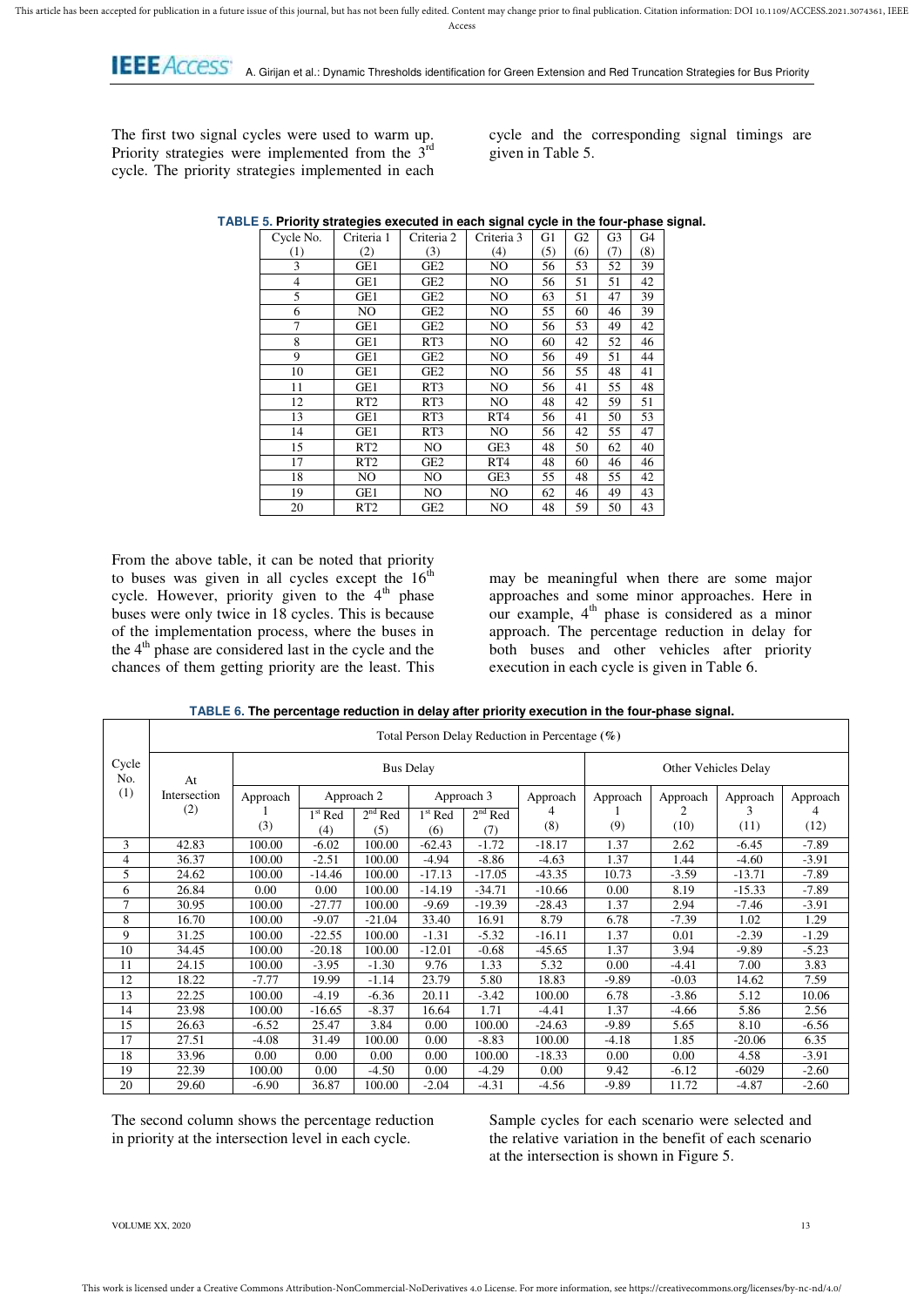This article has been accepted for publication in a future issue of this journal, but has not been fully edited. Content may change prior to final publication. Citation information: DOI 10.1109/ACCESS.2021.3074361, IEEE Acces:

**I.E.E.** ACCESS' A. Girijan et al.: Dynamic Thresholds identification for Green Extension and Red Truncation Strategies for Bus Priority



**FIGURE 5**. **Effect of different priority strategies executed** 

From the figure, it can be noted that the highest reduction (42.8%) is observed when GE1 and GE2 were executed in the  $3<sup>rd</sup>$  cycle. The least percentage reduction (16.7%) is spotted in the  $8<sup>th</sup>$  cycle where GE1 and RT3 were performed. The percentage reduction is not too high as expected when priority strategies were implemented thrice in a cycle. This can be due to the influence of Red Truncation (RT2 & RT3) where 100% priority may not be given to buses.

Columns 3 to 8 of Table 6 shows the percentage reduction in person delay for buses and columns 9 to 12 shows that for other vehicles in each approach. In order to analyze the impact of priority strategies at approach level, each combination of strategies obtained can be considered separately. Representative cycles with each priority strategies are selected from Table 6 and are shown in Figure 6.





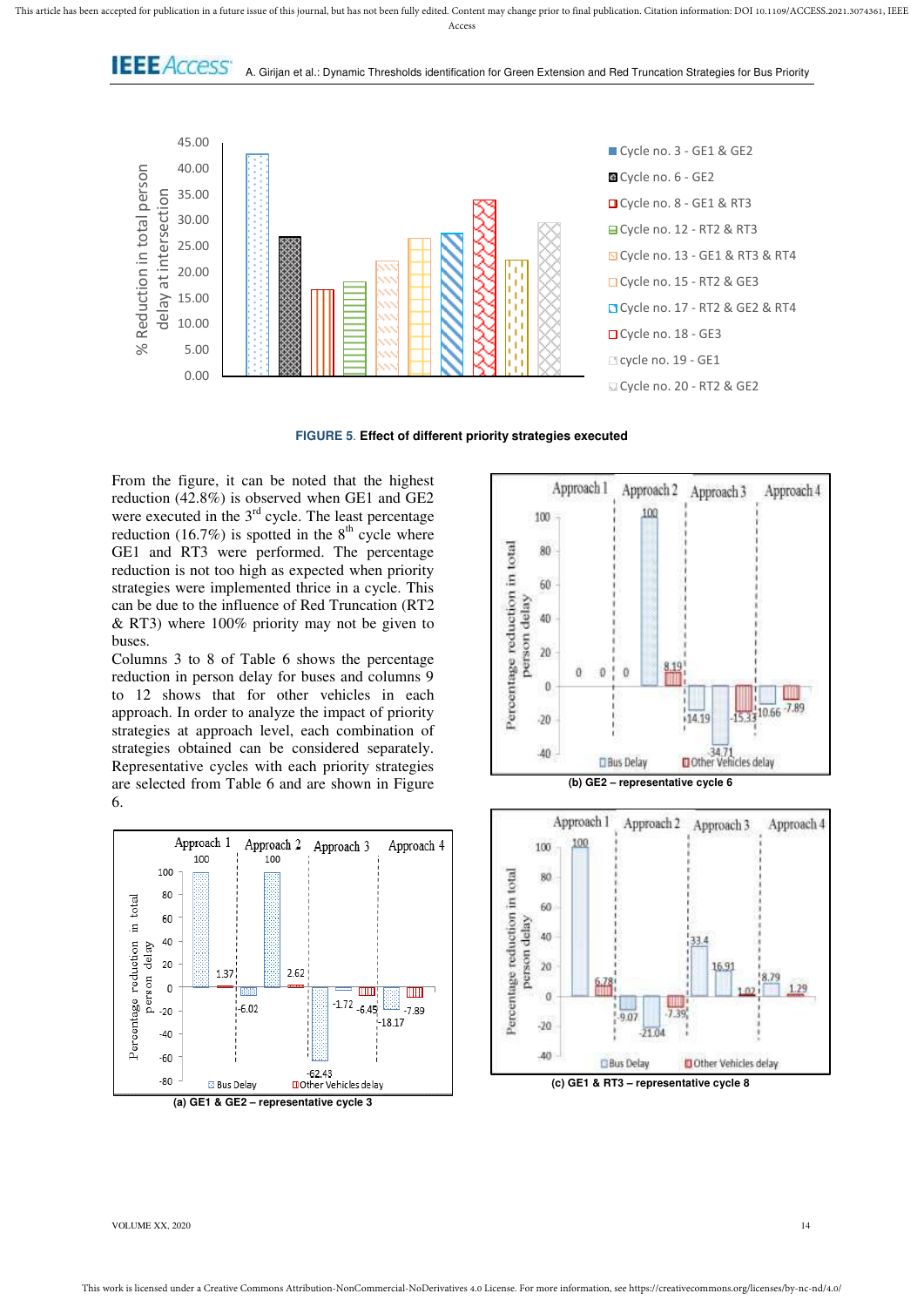**I.E.E.** ACCESS<sup>\*</sup> A. Girijan et al.: Dynamic Thresholds identification for Green Extension and Red Truncation Strategies for Bus Priority

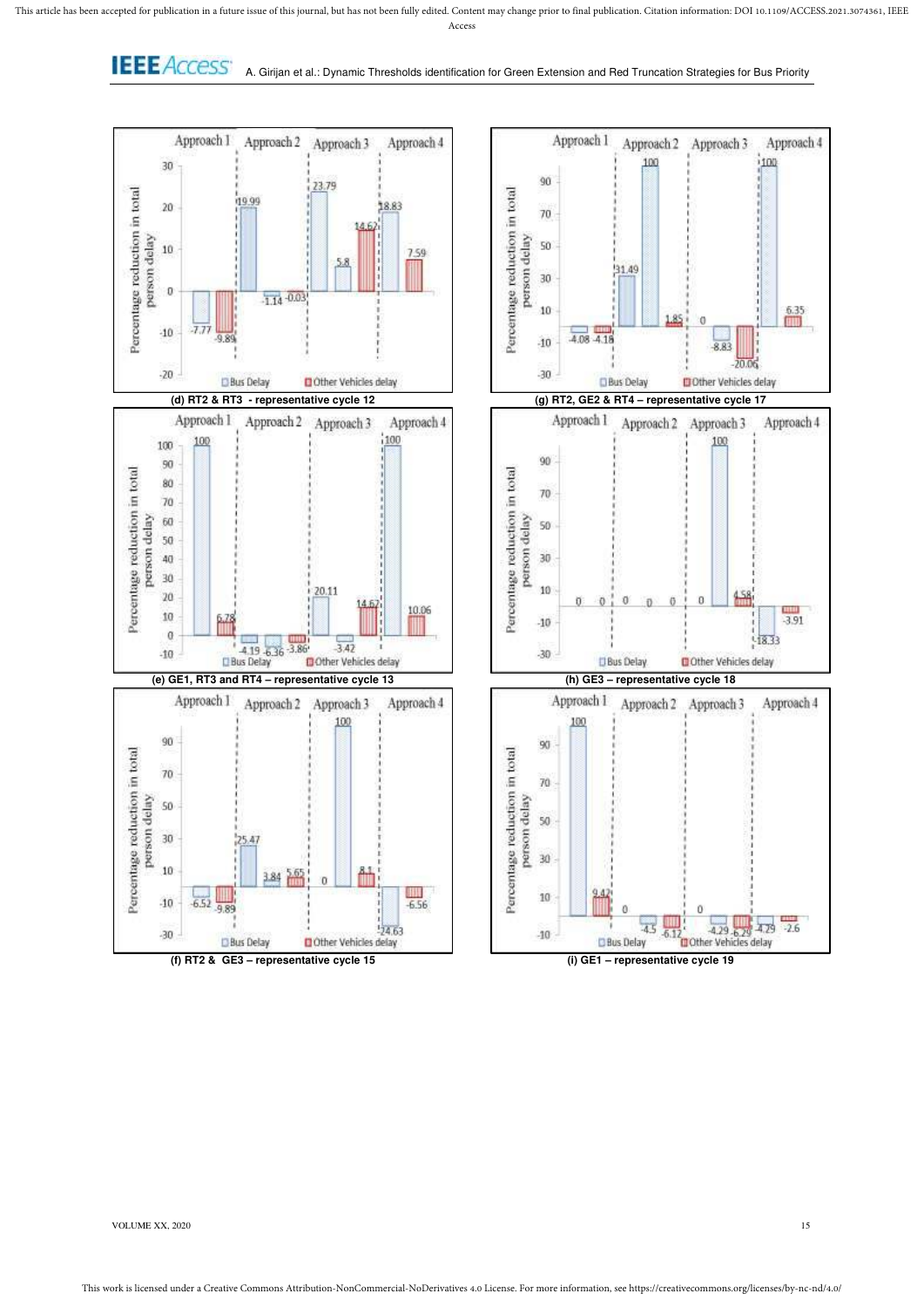**LEE** ACCESS<sup>\*</sup> A. Girijan et al.: Dynamic Thresholds identification for Green Extension and Red Truncation Strategies for Bus Priority



**FIGURE 6 Effect of priority strategies in each approach**.

From Figure 6, it can be noted that all the vehicles in the prioritized approach experience reduced total person delay, when compared to no priority condition. Overall, it can be seen that almost all the cycles were able to provide signal priority with reductions up to 42% in the intersection delay.

## **V. SUMMARY AND CONCLUSIONS**

This study proposed analytical models for dynamic thresholds for Green Extension and Red Truncation bus priority strategies for an under-saturated fourphase signal system. These thresholds were derived as functions of traffic flow and transit variables in each approach, base signal timings, other vehicles'<br>average occupancy, and bus passenger average occupancy, and bus occupancies. Following findings were made from the present study:

- i. Priority strategies, implemented in feasible cycles, reduced total person delay at the intersection compared to the base case.
- ii. Majority of the cycles were found to be feasible in under-saturated conditions providing several bus priority alternatives to reduce total person delay.

Overall, a methodology to determine dynamic thresholds for green extension and red truncation for a four-phase signal was developed. The methodology considered buses that arrive in the current cycle as well as the buses that did not get priority in the previous cycle while ensuring total person delay reduction during a cycle. The closedform expressions for GE and RT thresholds derived in this paper are simpler and support bus priority implementation with minimal computational infrastructure, computational time, and implementation/O&M cost for large scale field implementation of higher phase signals.

The proposed work can be extended to oversaturated intersection and then to an arterial

with signal co-ordination. Another potential future direction is to consider the movement of buses beyond the stop bar, i.e. within the intersection and ensuring that the buses safely cross the intersection as expected [39]. The thresholds and models can also be extended for a simultaneous implementation along with a bus prediction algorithm.

## **REFERENCES**

- [1] Baker, R., Collura, J., Dale, J. J., and Greenough, J. (2002). "An Overview of Transit Signal Priority," ITS America, Washington, DC.
- [2] Lin, Y., Yang, X., Zou, N., and Franz, M. (2015). "Transit signal priority control at signalized intersections: a comprehensive review." *Transportation Letters*, 7(3), 168– 180.
- [3] Furth, P., and Muller, T. H. (2000). "Conditional Bus Priority at Signalized Intersections: Better Service with Less<br>Traffic Disruption." Transportation  $Transportation$ *Research Record*, 1731(1), 23–30.
- [4] Lin, W. H. (2002). Quantifying delay reduction to buses with signal priority treatment in mixed-mode operation. *Transportation Research Record*, (1811), 100-106.
- [5] Ngan, V., Sayed, T. and Abdelfatah, A. (2004). "Impacts of Various Traffic Parameters on Transit Signal Priority Effectiveness". Journal of Public Transportation, 7**,** 71-93.
- [6] Jia, H., Park, B. B. and Lee, Y. J. (2016). "Transit Signal Priority accommodating conflicting requests under Connected Vehicle Technology". *Transportation Research Part C,* 69,173-192
- [7] Skabardonis, A. (2000). "Control Strategies for Transit Priority." *Transportation Research Record: Journal of the Transportation Research Board*, 1727(0),  $20 - 26$
- [8] Hounsell, N., and Shrestha, B. (2012). "A new approach for co-operative bus priority at traffic signals." *IEEE Transactions on Intelligent Transportation Systems*, 13(1), 6–14.
- [9] Al-Deek, H., Sandt, A., Alomari, A., and Hussain, O. (2017). "A technical note on evaluating the effectiveness of bus rapid transit with transit signal priority." *Journal of Intelligent Transportation Systems*, Taylor & Francis, 21(3), 227–238.
- [10] Wanjing,Ma,Wei,Ni,Larry,Head, and Jing,<br>Zhao.(2013)."Effective Coordinated Zhao,(2013)."*Effective Optimization Modelfor Transit Priority Control UnderArterial Progression.*" Transportation Research Record: Journal of the Transportation Research Board, No. 2356, 2013,71–83.
- [11] Wanjing, Ma., Xiaoguang, Yang., and Yue Liu.,(2010) "*Development and Evaluation of a Coordinated and Conditional Bus*  **Priority Approach."** Transportation<br>Research Record: Journal of the Record: Journal of the Transportation Research Board, No. 2145, Transportation Research Board of the National Academies, Washington,D.C., , 49–58.
- [12] Meenakshy,V.(2005)" *Robust Optimization*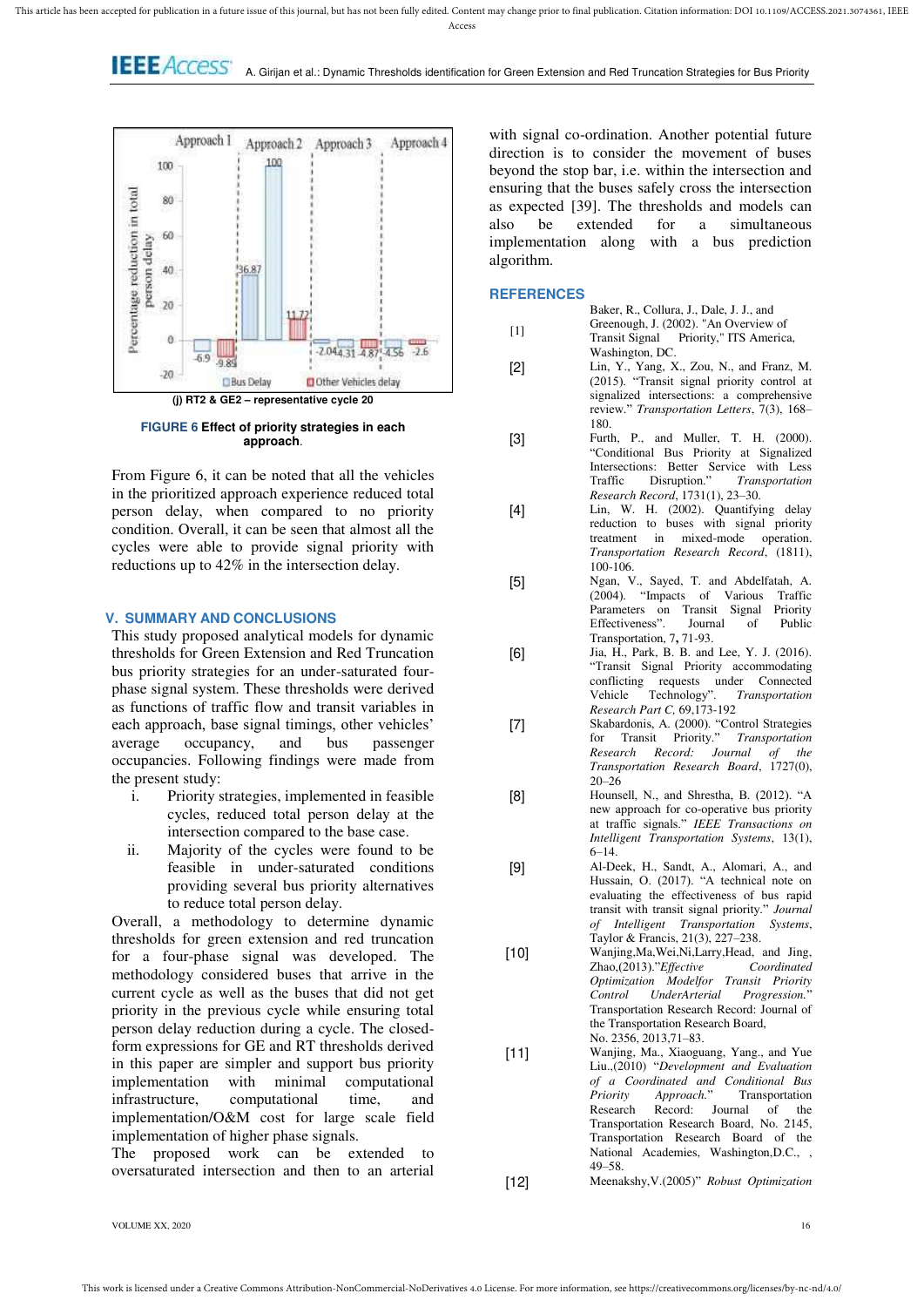*Model for Bus Priority Under Arterial Progression".* PhD dissertation. University of Maryland, College Park, .

- [13] J. Hu, B. B. Park, and Y.-J. Lee,(2015) "*Coordinated transit signal priority supporting transit progression under connected vehicle technology,*" Transportation Research Part C: Emerging Technologies, vol. 55,, 393–408.
- [14] Mohammad,S,Ghanim and Ghassan, Abu-Lebdeh(2015) "*Real-Time Dynamic Transit Signal Priority Optimization for Coordinated Traffic Networks Using Genetic Algorithms and Artificial Neural Networks",* Journal of Intelligent Transportation Systems, 19:4, 327-338, DOI:10.1080/15472450.2014.936292
- [15] R.,Li and P.,Jin (2017),"*Transit signal priority optimization for urban traffic network considering arterial coordinated signal control",* Advances in Mechanical Engineering, Vol. 9(8) 1–12
- [16] Li,Zhou,Y.,Wang,Y.,Liu,(2017),"Active signal priority control method for bus rapid transit based on Vehicle Infrastructure Integration."International Journal of<br>Transportation Science and Transportation Technology,Volume 6,Issue 2,99-109
- [17] Y. J. Lin, X. F. Yang, G.-L. Chang, and N. Zou(2013), "*Transit priority strategies formultiple routes under headway-based operations,"* Transportation Research Record, vol. 2356, no. 5,. 34–43.
- [18] Xu, M. and Ye, Z. (2017). "*Decision Model for Resolving Conflicting Transit Signal Priority Requests*." IEEE Transactions on Intelligent Transportation Systems, 18(1), 59-68.<br>S..I.Guler.
- [19] S.,I.Guler, V.,V.,Gayah, and M.<br>Menendez,(2016) "Bus priority at *Menendez*,(2016) *signalized intersections with single-lane approaches: A novel presignal strategy,*" Transportation Research Part C: Emerging Technologies,vol. 63, 51–70
- [20] Al-Deek, H., Sandt, A., Alomari, A., and Hussain, O. (2017). "*A technical note on evaluatingthe effectiveness of bus rapid transit with transit signal priority*." Journal of Intelligent Transportation Systems, Taylor & Francis, 21(3), 227–238.
- [21] Lin,Y., Yang,X.T., Wang,Q.,(2020*)." New transit signal priority scheme for intersections with nearby bus rapid transit median stations".* IET Intell. Transp. Syst., 14 (12),1606-1614.
- [22] Liu, H.C., Skabardonis, A. and Zhang, W.B. (2003). "*A Dynamic Model for Adaptive Bus Signal Priority"*. Transportation Research Board 82nd Annual Meeting. Washington  $D C$
- [23] Zhou, G., Gan, A., and Shen, L. D. (2007). "Optimization of Adaptive Transit Signal Priority Using Parallel Genetic Algorithm." *Tsinghua Science and Technology*, 12(2), 131–140.
- [24] Christofa E., Papamichail I., and Skabardonis A. (2013). "Person-Based Traffic Responsive Signal Control<br>Optimization." IEEE Transactions on IEEE Transactions on *Intelligent Transportation Systems*, 14(3), 1278–1289.
- [25] Zeng, H., Zhang, Y., and Yin, K. (2014). "A Real-Time Transit Signal Priority Control Model Considering Stochastic Bus Arrival

Time". *IEEE Transaction on Intelligent Transportation Systems*, 124-135.

- [26] Han, X., Li, P. and Sikder, R. (2014). "Development and Evaluation of an Adaptive Transit Signal Priority Control with Updated Transit Delay Model". *Transportation Research Record: Journal of the Transportation Research Board*, No. 2438, 45–54.
- [27] S., Shu, J., Zhao, and Y., Han,(2018) *"Signal Timing Optimization for Transit Priority at Near-Saturated Intersections."* Journal of Advanced Transportation
- [28] J. Stevanovic, A. Stevanovic, P. T. Martin, and T. Bauer(2008), "Stochastic T. Bauer(2008), *optimization of traffic control and transit priority settings in VISSIM*," Transportation Research Part C: Emerging Technologies, vol. 16, no. 3, 332–349.
- [29] Thodi, B. T., Chilukuri, B. R., & Vanajakshi, L. (2021), "*An analytical approach to real-time bus signal priority system for isolated intersections*" Journal of Intelligent Transportation Systems, 1-23.*.*
- [30] M. Li, Y. Yin, W.-B. Zhang, K. Zhou, and H.Nakamura, (2011) "*Modeling and* H.Nakamura,(2011) "*Modeling and implementation of adaptive transit signal priority on actuated control systems,"* Computer-Aided Civil and Infrastructure Engineering, vol. 26, no. 4, 270–284.
- [31] Sunkari, S. R., Beasley, P. S., Urbanik II, T., and Fambro, D. B. (1995). "Model to Evaluate the Impacts of Bus Priority on Signalized Intersections." *Transportation Research Record*, (1494), 117–123.
- [32] Skabardonis, A., Christofa, E. (2011). "Impact of Transit Signal Priority on Level of Service at Signalized Intersections." *Procedia - Social and Behavioral Sciences*, (16), 612-619.
- [33] Liu, H., Zhang, J., and Cheng, D. (2008). "Analytical Approach to Evaluating Transit Signal Priority." *Journal of Transportation Systems Engineering and Information Technology*, 8(2), 48–57.
- [34] Abdy, Z. R., and Hellinga, B. R., (2011). "Analytical Method for Estimating the Impact of Transit Signal Priority on Vehicle Delay," *ASCE Journal of Transportation Engineering*, 137, 589-600
- [35] Lin, Y., Yang, X., Zou, N., and Franz, M. (2015). "Transit signal priority control at signalized intersections: a comprehensive review." *Transportation Letters*, 7(3), 168– 180.
- [36] Zeng, H., Zhang, Y., and Yin, K. (2014). "A Real-Time Transit Signal Priority Control Model Considering Stochastic Bus Arrival Time". *IEEE Transaction on Intelligent Transportation Systems*, 124-135.
- [37] Ahmed, F., and Hawas, Y.E., (2015). "An Integrated Real Time Traffic Signal System for Transit Signal Priority, Incident Detection and Congestion Management", *Transportation research Part C*, (60), 52- 76.
- [38] S M P, Siddharth and Ramadurai, Gitakrishnan. (2013). *"Calibration of VISSIM for Indian Heterogeneous Traffic Conditions*". Procedia - Social and Behavioral 10.1016/j.sbspro.2013.11.131.
- [39] Jing Zhao, Victor L. Knoop, Meng Wang(2020),"Two-dimensional vehicular